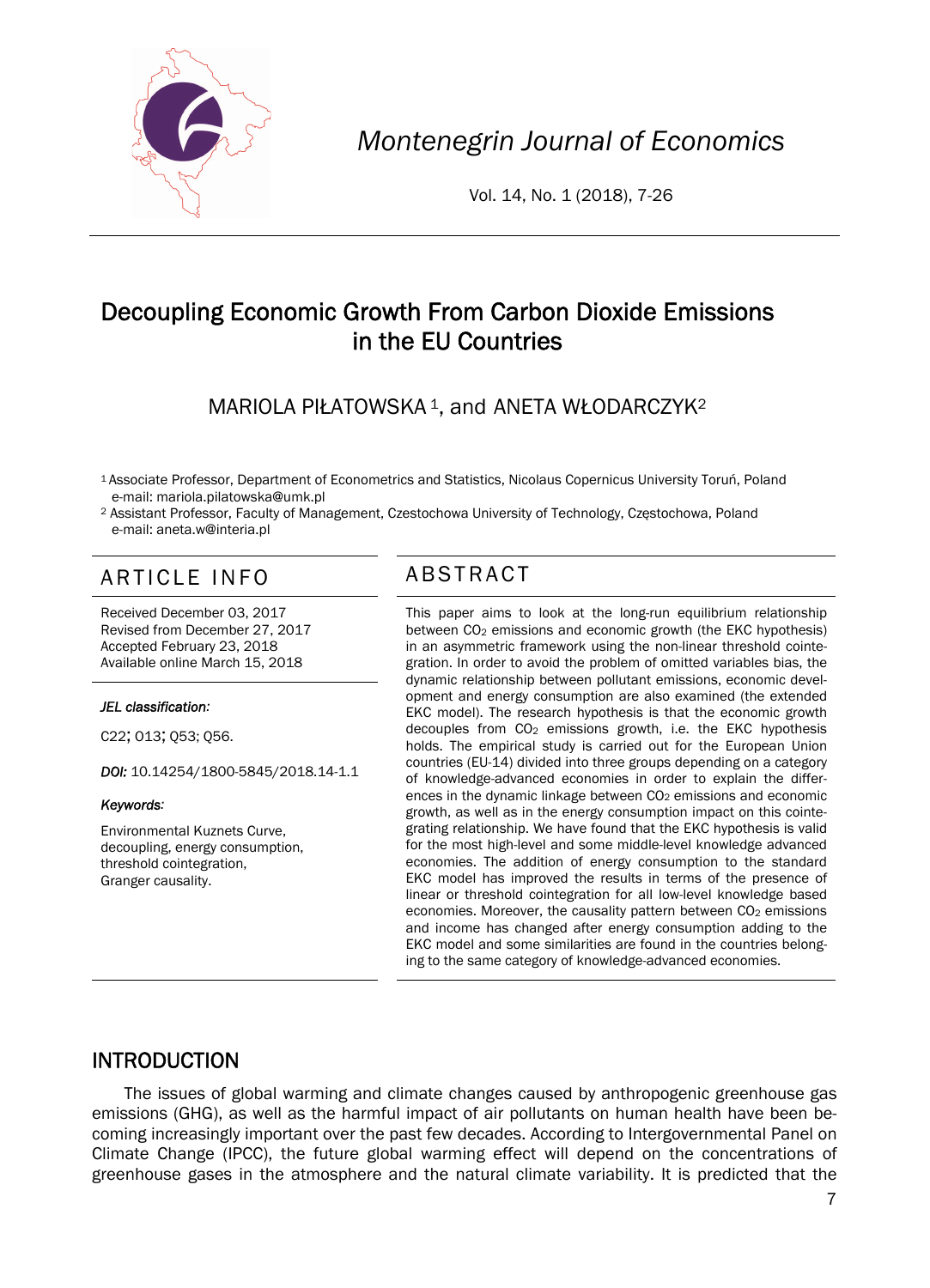global mean surface temperature will likely increase from 0.3°C to 0.7°C during the period 2016– 2035 relative to 1986–2005, whereas the base period (1986–2005) was approximately 0.61°C warmer than the pre-industrial period (1850–1900). Moreover, the increase of the global mean surface temperature by the end of the 21st century (2081–2100) relative to the base period will likely be in the range either 0.3°C to 1.7°C (optimistic scenario) or 2.6°C to 4.8°C (pessimistic scenario) (IPCC, 2014). Such worrying forecasts of climate change cause the intensification of work over the improvement of air quality at the international scale.

Since the Kyoto Protocol (1997) most countries are becoming increasingly concerned about the excess amount of GHGs in the atmosphere and human influence on the climate system. Among the various GHGs contributing to global climate change, carbon dioxide excess is directly assigned to intensification of such human activities as fossil fuels combustion, transport activity, aviation, deforestation, clearing lands for agricultural purposes, cement production (Özocku and Özdemir, 2017). In particular, carbon dioxide accounted for 74.91% of the total GHG emissions in the EU-28 countries in 2012 (excluding LULUCF<sup>1</sup>), and respectively 71.41% in 1990. Therefore, all countries ought to encourage raising their environmental targets directed to GHG emissions reducing, especially  $CO<sub>2</sub>$  emissions. The European Union, as a party to the United Nations Framework Convention on Climate Change (UNFCCC), has intensified its activity leading to concluding a new agreement on the CO<sub>2</sub> emission abatement which would replace the Kyoto Protocol that expired in 2012 (UN Climate Conference in Doha 2012, Warsaw 2013, Lima 2014, Geneva 2015, Paris 2015). Finally, the agreement reached in Brussels in 2014, in which the common framework on climate and energy policy for the period 2020-2030 was determined, concerns three key issues. Namely, by the 2030 the EU-28 will have to reduce its greenhouse gas emissions by 40% with reference to the 1990 baseline, renewable energy will have to represent at least 27% of the European gross final energy consumption and the energy efficiency will have to reach the level of at least 27% (COM (2014) 15 final: A policy framework for climate and energy in the period from 2020 to 2030). The basic assumption of the EU's environmental policy is to achieve the reduction of GHG emissions in the process of socio-economic development leading to decouple the economic growth from the pollutants emissions. Then, the environmental improvement is not treated as contradictory to economic growth, but on the contrary, it may stimulate economic growth in the EU countries and strengthen their competitiveness through the transformation to the low-carbon economy and increase in the energy efficiency. For these reasons, the long-run equilibrium relationship between the GHG emissions, economic growth and gross final energy consumption has long attracted policy-makers attention.

The aim of our study is the investigation and explanation of the possible differences in the dynamic linkage between  $CO<sub>2</sub>$  emissions and economic growth, as well as in the energy consumption impact on this long-run relationship among three groups of the European Union countries (EU-14): high-, middle- and low knowledge-advanced economies. The implementation of threshold cointegration with asymmetric adjustment as well as Granger causality tests enables for detecting the changes in the non-linear pollutant-income relationship in the short-run and long-run. In consequence this approach allows to identify the non-linear causal linkages among CO<sub>2</sub> emissions, GDP and energy consumption in a more comprehensive way and formulate more reliable recommendations for energy policy.

The main contribution of the paper lies in testing the EKC hypothesis for the presence of threshold cointegration between per capita  $CO<sub>2</sub>$  emissions and per capita real GDP for the EU-14 countries using the methodology developed by Enders and Granger (1998), and Enders and Siklos (2001). This approach will allow for a different speed of adjustment to the long-run equilibrium depending on whether emissions of  $CO<sub>2</sub>$  are above or below the EKC curve. Additionally, energy consumption is added to test the robustness of the results. The standard EKC hypothesis and its extended version including energy consumption will be tested by means of Threshold Autoregressive (TAR) and Momentum-Threshold Autoregressive (MTAR) cointegration methods of Enders and

 $\overline{a}$ 1 LULUCF abbreviation stands for Land Use, Land-Use Change and Forestry.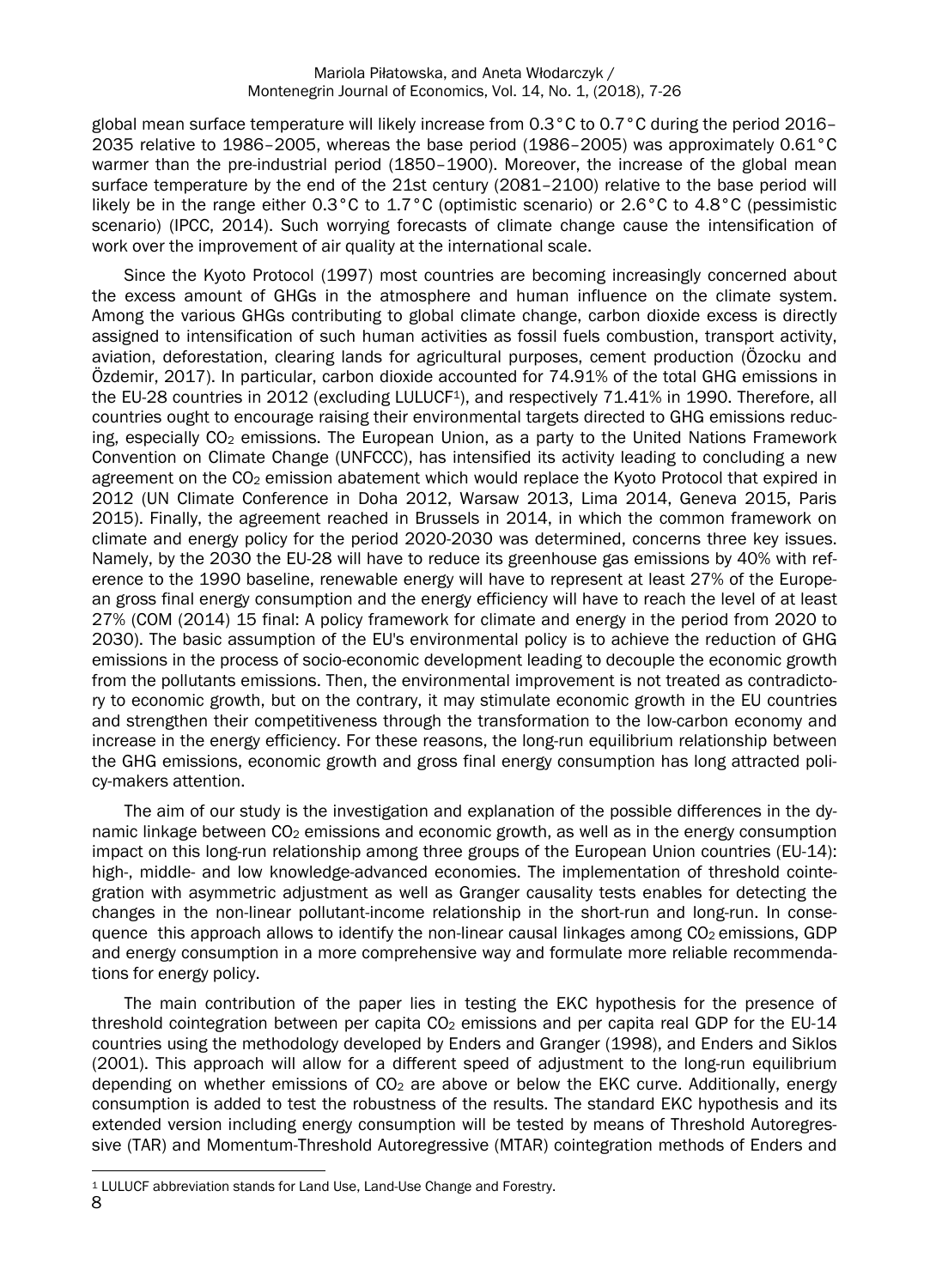Siklos (2001). We will also concentrate on the short-run and long-run causal relationships between per capita  $CO<sub>2</sub>$  emissions, per capita GDP and per capita energy consumption using Threshold Error Correction Model (T-ECM) and Momentum-Threshold Error Correction Model (M-TECM). Such approach enables for detecting nonlinearities in the relationship among the variables and describing different dynamic behavior of the long-run relationship between  $CO<sub>2</sub>$  emissions and income in each regime. The cost of adjustment of the  $CO<sub>2</sub>$  emissions deviations toward the long-run equilibrium or policy interventions may invalid the assumption of linearity, therefore the linear cointegration techniques enables for capturing only average behavior across regimes (Esteve and Tamarit, 2012).

The second contribution of the paper is that it analyzes the EKC relationship for the 14 EU countries divided into three groups with regard to the Knowledge Economy Index (KEI) Ranking (2012) available on the World Bank website. The KEI is based on a simple average of sub-indexes which represent the four pillars of the knowledge economy: Economic Incentive and Institutional Regime, Innovation and Technological Adoption, Education and Training, Information and Communications Technologies Infrastructure. Hence, it is able to find similarities or differences in the dynamic linkage between  $CO<sub>2</sub>$  emissions, energy consumption and economic growth among the developed countries grouped according to the KEI index that captures typical decoupling factors, i.e. technological progress, innovations, productivity and efficiency gains.

The third contribution of the present paper is that it employs long time series data from 1960 to 2012 (World Bank data) what is very important as data covers the period in which the adoption of the Kyoto Protocol (1997) and the financial crisis (2008) took place. During this period many energy and climate policies have been implemented in the European countries. To improve energy efficiency and to reduce the human effects on climate change different measures have been proposed such as: the EU Emission Trading Scheme, the white certificates, financial incentives, voluntary agreements and legislative measures. Therefore the investigation as to economic growth decouples from GHG emissions levels can be helpful to measure the implementation status of environmental policy and to provide new information for policy-making (Annabelle, 2007). To the best of our knowledge, there is no such study that uses the threshold cointegration approach to identify possible nonlinearities in CO2-GDP relationship for the EU-14 countries studied in this paper which are divided for three groups with regard to the level of knowledge advanced economy and are investigated on the basis of a long span of data at individual country levels.

The remainder of this paper is organized as follows: Section 2 reviews theoretical and empirical literature on the EKC hypothesis; Section 3 focuses on the econometric methodology presenting the steps for establishing the conceptual framework of our study; Section 4 describes the data employed in this study and provides the results of econometric modelling referring to the EKC validity and the occurrence of decoupling effect; finally, Section 5 sets out the main conclusions derived from empirical research.

# 1. LITERATURE REVIEW

Ambitious environmental targets and tightening the EU's climate policy are accompanied by growing concern about ensuring the economic growth particularly in low income countries. The relationship between GHG emissions and economic development has been the subject of theoretical and empirical studies over past two decades which focus on testing the validity of the Environmental Kuznets Curve (EKC) hypothesis. In the EKC hypothesis is assumed that environmental degradation increases with per capita income during the early stages of economic growth, and then declines with per capita income after passing beyond an income turning point (Stern, 2004). Hence, the relationship between economic development and environmental degradation resembles an inverted U-shaped curve. It is worth stressing that the EKC relationship does not mean that environmental degradation will fall in the long run automatically as income becomes sufficiently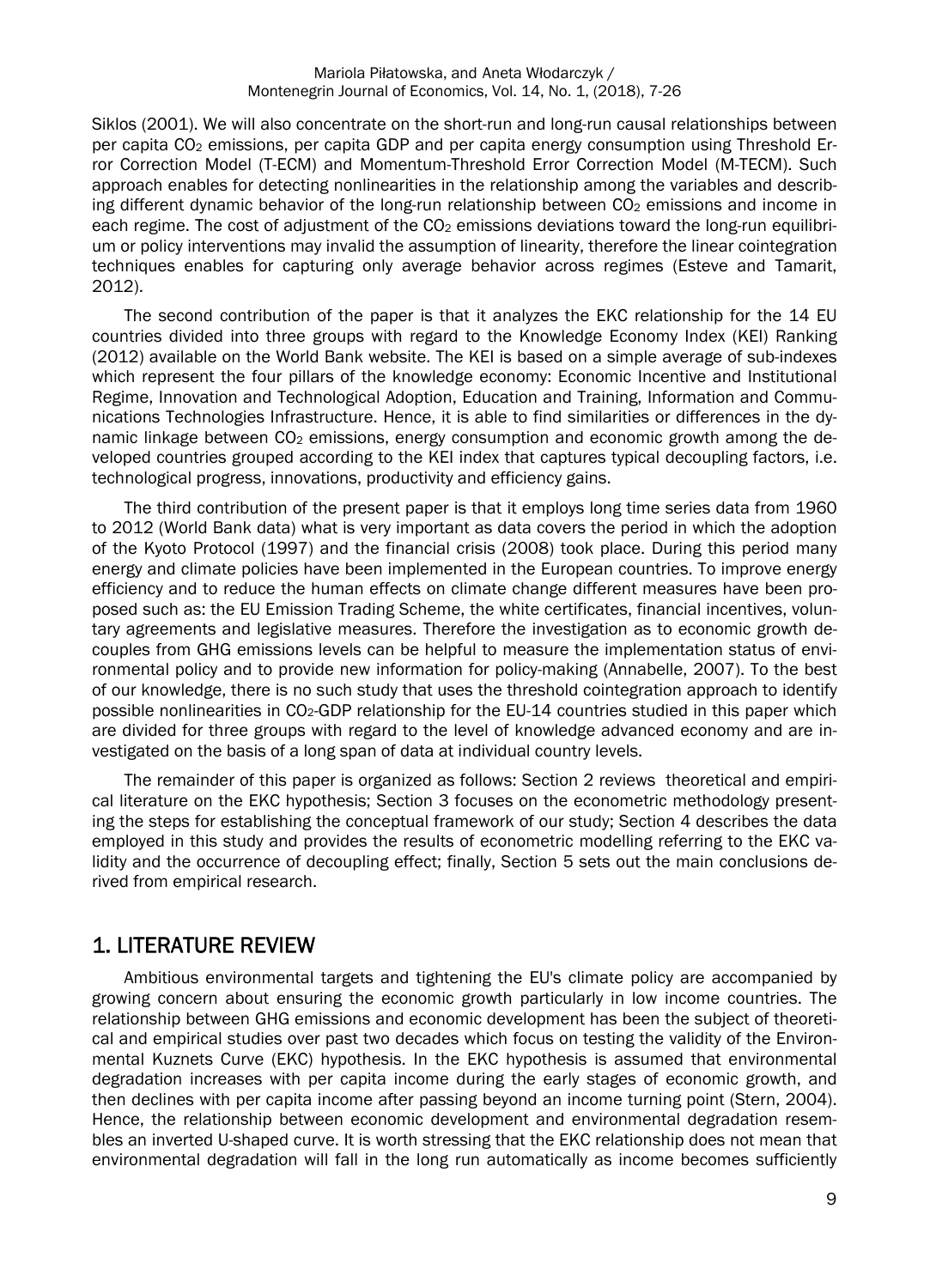high. As Panayotou (1997) indicates the income level cannot be used "as a catch-all surrogate variable for all the changes that take place with economic development". Amongst a number of plausible explanations for the observed EKC as the main factors responsible for the downturn of the EKC are mentioned: the structural change (a shift in the composition of production from manufacturing to services), technological progress and the demand for environmental quality. Good overviews of the deeper understanding of the environment-income relationship were provided among others by Lieb (2003), Stern (2004), Dinda (2004), Luzzati and Orisni (2009). This hypothesis has become more and more popular after 1990 because of its promising finding that economic growth may be compatible with environmental improvement if appropriate policies are taken (Dinda, 2004). However, such environmental policies can be implemented only in countries with higher income level.

Standard EKC model is often modified by adding some explanatory variables such as energy use, population density, urbanization, trade openness, foreign direct investments, civil liberties in order to avoid omitted variable bias in the EKC testing procedure (Azam and Khan, 2016; Özocku and Özdemir, 2017). Since Ang (2007) work examining the dynamic relationship between pollutant emissions, energy consumption and economic growth under the integrated framework, this strand of the research has been intensively developed (Ang, 2007; Halicioglu, 2009; Apergis and Payne, 2009; Soytas and Sari, 2009, Acaravci and Ozturk, 2010; Özocku and Özdemir, 2017). Energy consumption is a key factor influencing economic growth being a fundamental input for both production and consumption of goods, thus it is shown that higher economic development requires more energy consumption (Menegaki, 2014). In turn, the increase in energy consumption is responsible for excessive GHG emissions in the case of countries with fossil fuels dominating in the structure of primary energy sources (Halicioglu, 2009). The mitigation of the GHG emissions through reduction of energy consumption may lead to slowdown in economic growth, especially in countries with lower income (Kais and Sami, 2016). On the other hand, more efficient use of energy in production processes, services and households, that is caused by technological progress, leads to the reduction in energy consumption and in consequences helps to reduce GHG emissions. However, better technology and structural shift towards information-intensive industries and services or "knowledge-based" economy may be possible in countries with higher income level because as Ang (2007) stated: "better economic performance may be a catalyst for energy efficiency". The environmental benefits from this shift are rather questionable as heavy-polluting industries are taken over by countries with lower income (Ang, 2007). Thus there is a growing need to verify the EKC hypothesis validity and identification the causality relationship among  $CO<sub>2</sub>$  emissions, income and energy consumption in the homogeneous group of countries not only in terms of income (Azam and Khan, 2016), but above all in terms of knowledge-advanced economy.

Therefore such important issue is to achieve the sustainable economic growth mostly through boosting in energy efficiency and growing share of renewable energy consumption, what is in line with the EU's environmental policy. Researchers are interested in searching different measures that enable to capture some symptoms of sustainable economic growth such as decoupling effect. Decoupling is said to occur when environmental pressure is stable or decreasing while the economic driving force is increasing (Liobikienė and Butkus, 2017). In particular, absolute decoupling is observed when GHG emissions declines whilst the economy grows, what may be driven by innovations and technological progress leading to structural economy change and energy efficiency improvements. This effect is treated as clear and lasting symptom of sustainable economic growth (Pearce, 2003). Relative decoupling involves situation when emissions grows at a slower rate than economic growth what may be caused by manufacturing activity being outsourced to countries with less restricted environmental law and lower income, and does not improve the absolute amount of pollution globally (Stern, 2006). It is expected that evidence for the EKC hypothesis will be found only for those countries for which absolute decoupling occurred.

Finally, it is worth stressing that many critiques are addressed to the statistical properties of data and the econometric methodology used in the EKC validity testing because they have pro-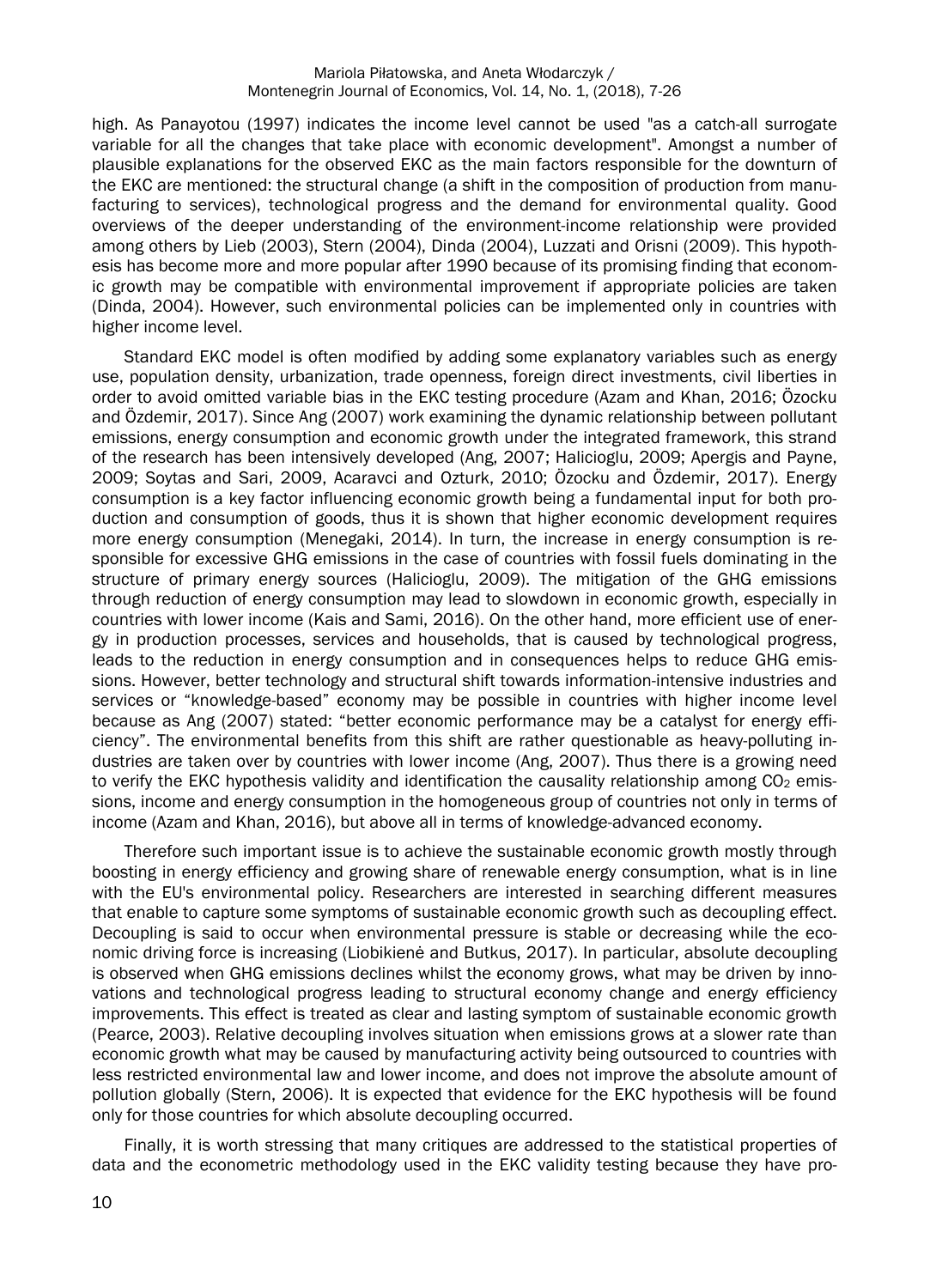duced mixed results (Stern, 2004; Dinda, 2004; Kaika and Zervas, 2013). A time-series approach seems to be more appropriate to evaluate the impact of environmental policy, technological progress and energy efficiency on the environment-income relationship over time at individual country levels and therefore this direction of research should be developed in the future (Lieb, 2003; Nahman and Borghesi, 2005).

Our study follows this direction. Moreover, there is a wide stream of researches that have employed time series analysis deploying linear cointegration techniques to examine the relationship between some types of pollutants and per capita income, among others, Halicioglu (2009), Acaravci and Ozturk (2010), Azam and Khan (2016). However, empirical results are inconclusive and make impossible to give policy recommendations that can be applied in a given country. It has been suggested more recently that the adjustment of deviations toward the long-run equilibrium need not be symmetric, constant and reverting each period (Balke and Fomby, 1997; Enders and Granger, 1998; Enders and Siklos, 2001). To our knowledge, there are a very few studies that use non-linear (threshold) cointegration techniques for testing the EKC hypothesis, amongst few, e.g. Fosten et. al. (2012), Esteve and Tamarit (2012) and Piłatowska et. al. (2014). Building on the previous studies, we investigate the relationship between  $CO<sub>2</sub>$  emissions, income and energy consumption in the EU-14 countries over the period 1960-2012 based on time series analysis using threshold cointegration test, threshold error correction models and Granger causality test

# 2. METHODOLOGY

In the empirical study the long-run relationship is estimated between carbon dioxide and income in the framework of two EKC models, i.e. the standard EKC model and its extended version including energy consumption. The addition of this exogenous variable aims at examining the impact of changes in energy consumption on the nature of the  $CO<sub>2</sub>$  emissions-income relationship. These models are considered for the EU-14 countries divided into three groups depending on the level of knowledge advanced economy. The EKC models take the form:

- standard specification of long-run EKC:  $CO2_t = \beta_0 + \beta_1 GDP_t + \beta_2 GDP_t^2 + \mu_t$ , (1)
- are extended specification of long-run EKC:  $CO2_t = \beta_0 + \beta_1 GDP_t + \beta_2 GDP_t^2 + \gamma E_t + \delta t + \mu_t$ , (2)

where: *CO2t* – CO2 emissions per capita, *GDPt* − real income per capita, *Et* − energy consumption per capita, t –time trend,  $\beta_i$  (*i*= 0,1,2),  $\gamma$ ,  $\delta$  are estimated parameters,  $\mu_i$  is the disturbance term that may be serially correlated.

Based on the parameter values we may conclude about the shape of environmental pollution and income linkage. If  $B_1 > 0$  and  $B_2 < 0$ , an inverted U-shape describes the situation when the CO<sub>2</sub> emissions level increases as a country develops until this development reaches a turning point and after that the rising incomes are accompanied by decreasing environmental degradation. The turning point value *GDPTP* is approximated by the following relation (Stern, 2004): *GDPTP* =  $exp(-\beta_1/2\beta_2)$ . The inverted U-shaped curve and existence of feasible turning point indicate the decoupling or delinking between environmental degradation and economic growth. Then, it is said that the EKC hypothesis is valid. It is worth noting that the EKC is a natural extension of delinking analysis, which has become increasingly popular in detecting and measuring improvements in environmental efficiency with regard to economic activity (Ru et al., 2012).

The first step in our cointegration analysis is to determine the order of integration for each variables by means of the Augmented Dickey-Fuller Generalized Least Squares (ADF-GLS) test (Elliot et al., 1996). If all variables are identified as integrated of first order through the ADF-GLS test, the cointegration test and the Error Correction Model (ECM) may be used. At the beginning we employ the threshold cointegration with asymmetric adjustment procedure of Enders and Siklos (2001) to allow for a different speed of adjustment to the long-run  $CO<sub>2</sub>$  emission-income relationship, de-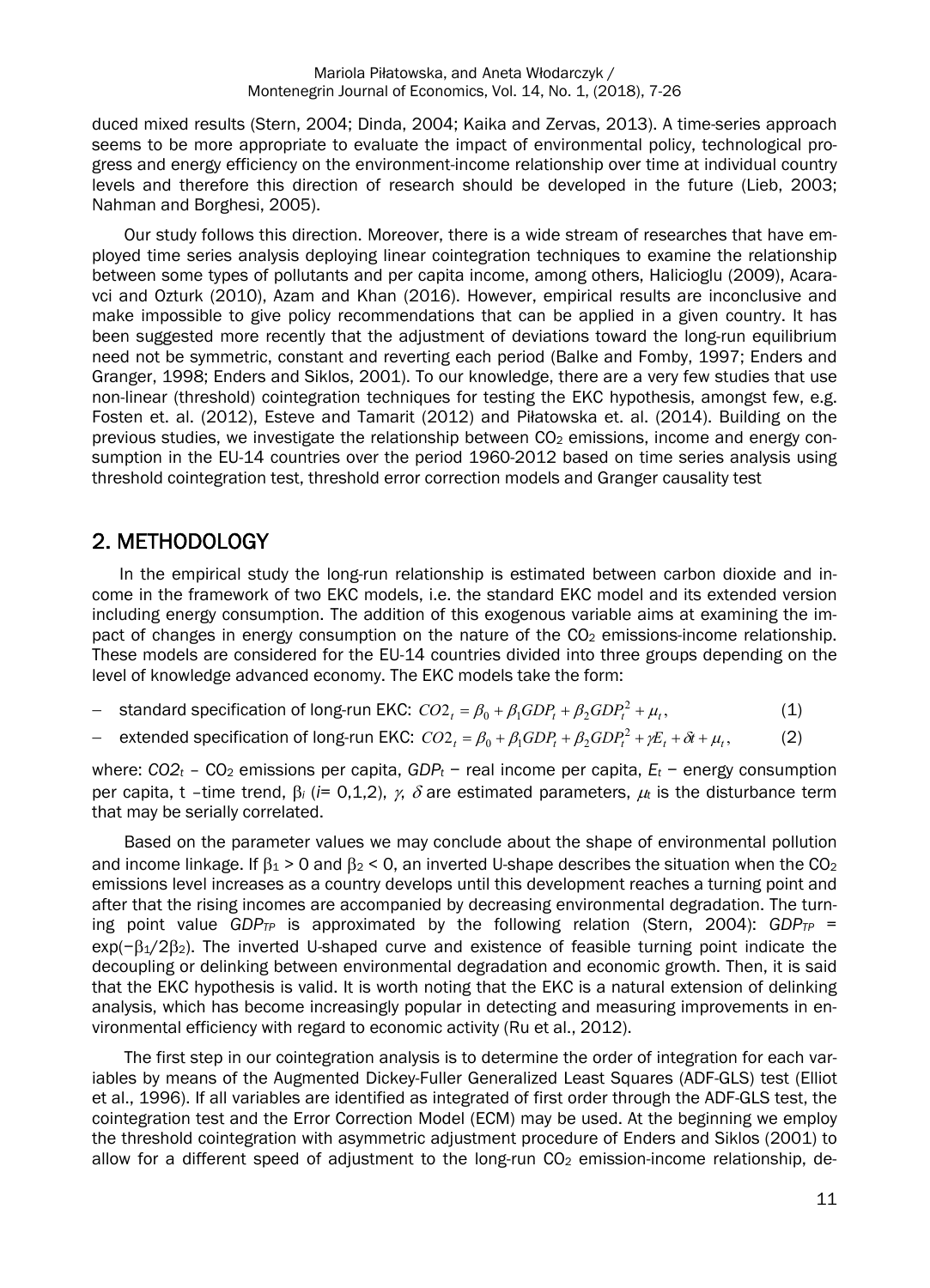pending on whether emissions are above or below the EKC. If the threshold cointegration is not found we proceeded with the linear cointegration with symmetric adjustment (Engle and Granger, 1987).

Threshold cointegration with asymmetric adjustment approach is a generalization of the twostage residual-based cointegration procedure proposed by Engle and Granger (1987), which allows for nonlinearities capturing in the linkage between  $CO<sub>2</sub>$  emissions and income. In the first stage of Enders and Siklos procedure the long-run EKC model (1) or (2) is estimated by means of Ordinary Least Squares (OLS) method. The second stage focuses on the coefficient estimates of  $\rho_1$  and  $\rho_2$ in the following two-regime Threshold Autoregressive (TAR) model of the disequilibrium error (Enders and Siklos, 2001):

$$
\Delta \mu_t = I_t \rho_1 \mu_{t-1} + (1 - I_t) \rho_2 \mu_{t-1} + \sum_{i=1}^r \theta_i \Delta \mu_{t-i} + \varepsilon_t,
$$
\n(3)

where:  $μ$  is the disturbance term extracted from (1) or (2),  $θ$ <sub>*i*</sub> (*i*=1,2,...,*r*) are estimated parameters, *<sup>t</sup>* is a white noise disturbance.

Term *I<sub>t</sub>* is the Heaviside indicator function such that *I<sub>t</sub>*=1 if  $\mu$ <sub>t</sub>-1 ≥  $\tau$  and *I<sub>t</sub>*=0 if  $\mu$ <sub>t</sub>-1 <  $\tau$ , where  $\tau$ is the threshold value. If the Heaviside indicator depends not on levels but on changes of *t*−1, then it is specified as  $I_t=1$  if  $\Delta \mu_{t-1} \geq \tau$  and  $I_t=0$  if  $\Delta \mu_{t-1} < \tau$ . This model is termed the Momentum-Threshold Autoregressive (MTAR) model. The TAR model allows to examine whether the positive deviations ( $u_t$  > 0) or deviations above the threshold value  $\tau$  from the long-run equilibrium have different effects on the behavior of emissions than the negative deviations ( $u_t < 0$ ) or below the threshold value. The MTAR model allows to exhibit more "momentum" in one direction than the other, i.e. allows to display various amounts of autoregressive decay depending on whether the series is increasing or decreasing. The necessary and sufficient condition for  $\mu$  to be stationary is:  $\alpha$ <0,  $\alpha$ <0,  $(1+\alpha)(1+\alpha)$  for any threshold value  $\tau$ . If these conditions are satisfied and threshold value  $\tau$  is set to zero,  $\mu$  = 0 can be considered as the long-run equilibrium value of the sequence. If  $\mu$  is higher than the long-run equilibrium value (τ), the adjustment is  $\rho_1\mu_{-1}$ , but if  $\mu$  is lower than the long-run equilibrium, the adjustment is  $\rho_2\mu_1$ -1 (Yau and Nieh, 2009). In general, the threshold value  $\tau$  has to be estimated along with the values of adjustment parameters  $\rho_1$  and  $\rho_2$ . In our studies we follow Enders and Siklos (2001) by employing Chan's methodology of searching the consistent estimates of threshold value (Chan, 1993). To select the best adjustment process (TAR or MTAR) we use the Bayesian Information Criterion (BIC).

Testing for threshold cointegration is performed in two steps. Firstly, the null hypothesis of no cointegration: H<sub>0</sub>: $\rho_1 = \rho_2 = 0$  is tested, and secondly, when it is rejected, then the null hypothesis of symmetric adjustment: Ho: $\rho_1 = \rho_2$  is verified. To test the former hypothesis Enders and Siklos (2001) proposed the  $\Phi$ µ statistic which under the null hypothesis of no cointegration has a non standard distribution. The critical values for this non standard  $\Phi$ u statistic are tabulated in Enders and Siklos (2001). The later hypothesis of symmetric adjustment is tested using the standard *F* statistic. Rejecting both the null hypotheses implies the existence of threshold cointegration with asymmetric adjustment (Enders and Siklos, 2001).

Given the threshold or linear cointegration is found, the next step proceeds with the Grangercausality test using Threshold Error Correction Model or Momentum-Threshold Error Correction Model (Enders and Granger, 1998; Enders and Siklos, 2001) or linear Error Correction Model (Engle and Granger, 1987). In case of threshold cointegration and depending on the specification of the long-run EKC (standard or extended), the TECM or M-TECM are expressed as follows (Yau and Nieh, 2009):

 $-$  standard specification of the long-run EKC:

$$
\Delta Y_{jt} = \beta + \lambda_1 Z_{t-1}^+ + \lambda_2 Z_{t-1}^- + \sum_{i=1}^{q_1} \delta_i \Delta CO2_{t-i} + \sum_{i=1}^{q_2} \theta_i \Delta GDP_{t-i} + \sum_{i=1}^{q_3} \gamma_i \Delta GDP_{t-i}^2 + \nu_t,
$$
 (4)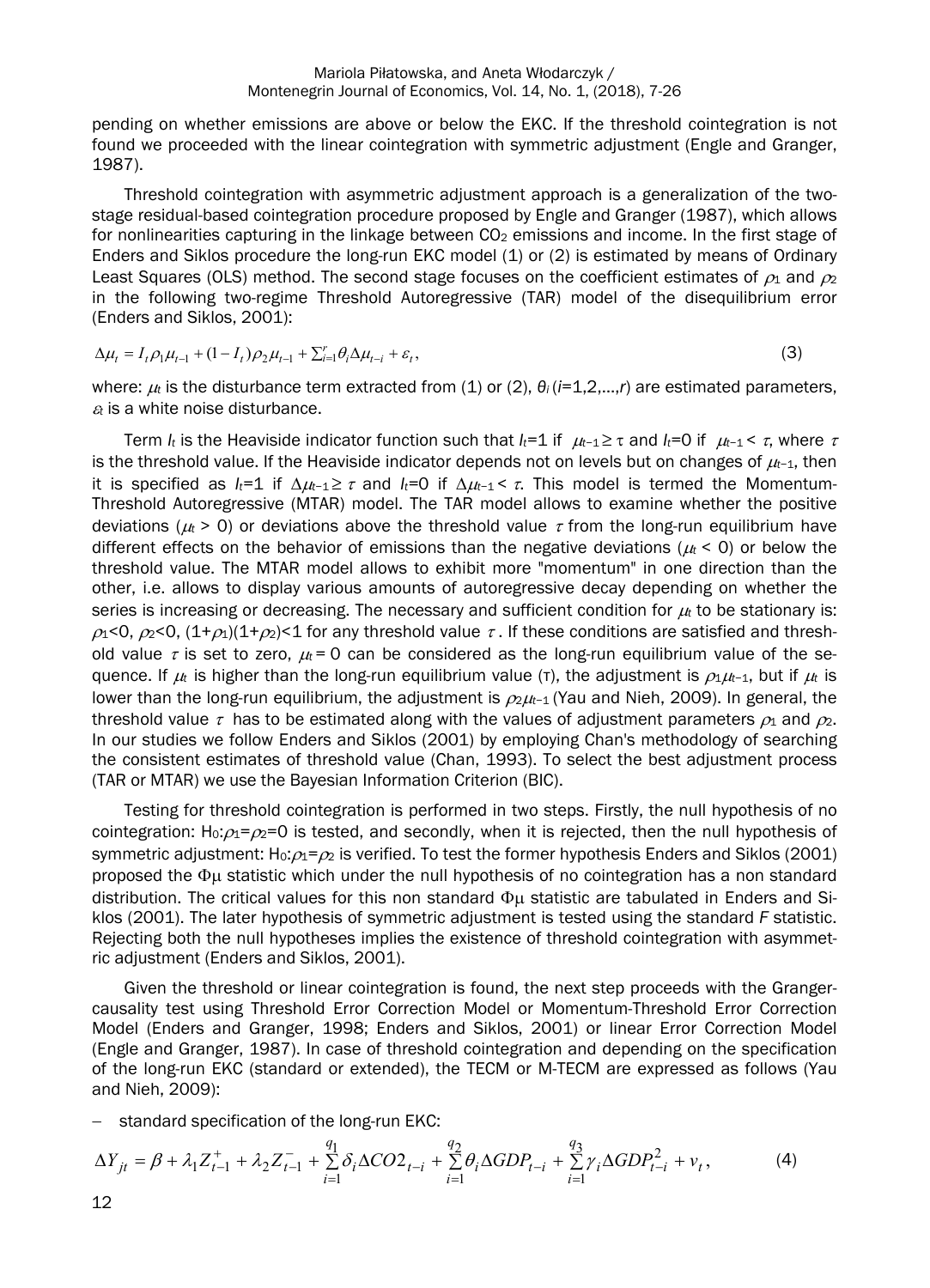$-$  extended specification of the long-run EKC:

$$
\Delta Y_{jt} = \beta + \lambda_1 Z_{t-1}^+ + \lambda_2 Z_{t-1}^- + \sum_{i=1}^{q_1} \delta_i \Delta CO2_{t-i} + \sum_{i=1}^{q_2} \theta_i \Delta GDP_{t-i} + \sum_{i=1}^{q_3} \gamma_i \Delta GDP_{t-i}^2 + \sum_{i=1}^{q_4} \alpha_i \Delta E_{t-i} + \nu_t,
$$
\n(5)

where:  $\Delta Y_{jt} = (\Delta CO2_t, \Delta GDP_t), Z_{t-1}^+ = I_t \hat{\mu}_{t-1}$  and  $Z_{t-1}^- = (1 - I_t) \hat{\mu}_{t-1}; \hat{\mu}_{t-1}$  is obtained from the estimated long-run relationship (1) or (2);  $I_t$  – Heaviside indicator function depending on the levels of  $\hat{\mu}_{t-1}$ (TECM specification) or changes of  $\hat{\mu}_{t-1}$  (M-TECM specification);  $\beta$ ,  $\lambda_1$ ,  $\lambda_2$ ,  $\delta$ <sub>i</sub> (*i*=1,2,...,*q*<sub>1</sub>),  $\theta_i$  $(i=1,2,...,q_2)$ ,  $\gamma$  ( $i=1,2,...,q_3$ ),  $\alpha_i$  ( $i=1,2,...,q_4$ ) are estimated parameters; and  $\nu_t$  is a white noise disturbance.

In the case of linear cointegration the ECM specifications are as follows:

- standard specification of the long-run EKC:

$$
\Delta Y_{jt} = \beta + \lambda ECT_{t-1} + \sum_{i=1}^{q_1} \delta_i \Delta CO2_{t-i} + \sum_{i=1}^{q_2} \theta_i \Delta GDP_{t-i} + \sum_{i=1}^{q_3} \gamma_i \Delta GDP_{t-i}^2 + \nu_t,
$$
\n(6)

 $-$  extended specification of the long-run EKC:

$$
\Delta Y_{jt} = \beta + \lambda ECT_{t-1} + \sum_{i=1}^{q_1} \delta_i \Delta CO2_{t-i} + \sum_{i=1}^{q_2} \theta_i \Delta GDP_{t-i} + \sum_{i=1}^{q_3} \gamma_i \Delta GDP_{t-i}^2 + \sum_{i=1}^{q_4} \alpha_i \Delta E_{t-i} + \nu_t.
$$
 (7)

The equation (4)-(5) or (6)-(7) are estimated by the OLS method. The long-run causality is determined by the parameters  $\lambda_1$  and  $\lambda_2$  in TECM or M-TECM specification, i.e. the long-run Granger causality is tested by looking at the significance of the speed of adjustment towards the long-run equilibrium, depending on whether emissions are above (t-Student statistic for  $\lambda_1$  parameter) or below (t-Student statistic for  $\lambda_2$  parameter) the EKC. In the case of linear ECM (6) or (7), the above procedure is reduced to test only significance of  $\lambda$  parameter. The short-run causality (weak causality) is governed by the parameters  $\delta_i$ ,  $\theta_i$ ,  $\gamma_i$ ,  $\alpha_i$  and may come either from its own history of lagged dynamics or from the lagged effects of changes in real GDP (and square real GDP) and/or some additional explanatory variables (e.g. energy consumption). Then, the Wald F test for the joint significance of the coefficients on the lagged terms in the error correction models (in threshold or linear version) is applied. The following null hypothesises are tested in order to find the weak causality between the set of variables (Asafu-Adjaye, 2000):

- $H_0: \delta_i = 0, (i = 1,2,..., q_1)$  or CO<sub>2</sub> emissions does not Granger cause economic growth in the shortrun,
- $H_0: \theta_i = 0, (i = 1,2,..., q_2), \gamma_i = 0, (i = 1,2,..., q_3),$  or GDP terms do not Granger cause CO<sub>2</sub> emissions in the short-run,
- $H_0: \alpha_i = 0, (i = 1,2,..., q_4)$  or energy consumption does not Granger cause respectively economic growth or CO<sub>2</sub> emissions in the short-run.

It is also desirable to check for the strong Granger causality between CO<sub>2</sub> emissions, economic growth and energy consumption by providing the Wald F statistic for the interactive terms, i.e. the Error Correction Term (ECT) and the lagged explanatory variables (Piłatowska et al., 2014). The joint significance of both the coefficient associated with the  $ECT_{t-1}$  and the coefficients on the lagged terms, e.g. *H*<sub>0</sub>:  $\theta = \lambda_1 = 0$ , *H*<sub>0</sub>:  $\theta = \lambda_2 = 0$  in equations (4) or (5) for the threshold cointegration case or  $H_0$ :  $\theta = \lambda = 0$  in equations (6) or (7) for the linear cointegration case, gives the indication of which variables bear the burden of short-run adjustment to re-establish long-run equilibrium, given a shock to the system (Asafu-Adjaye, 2000).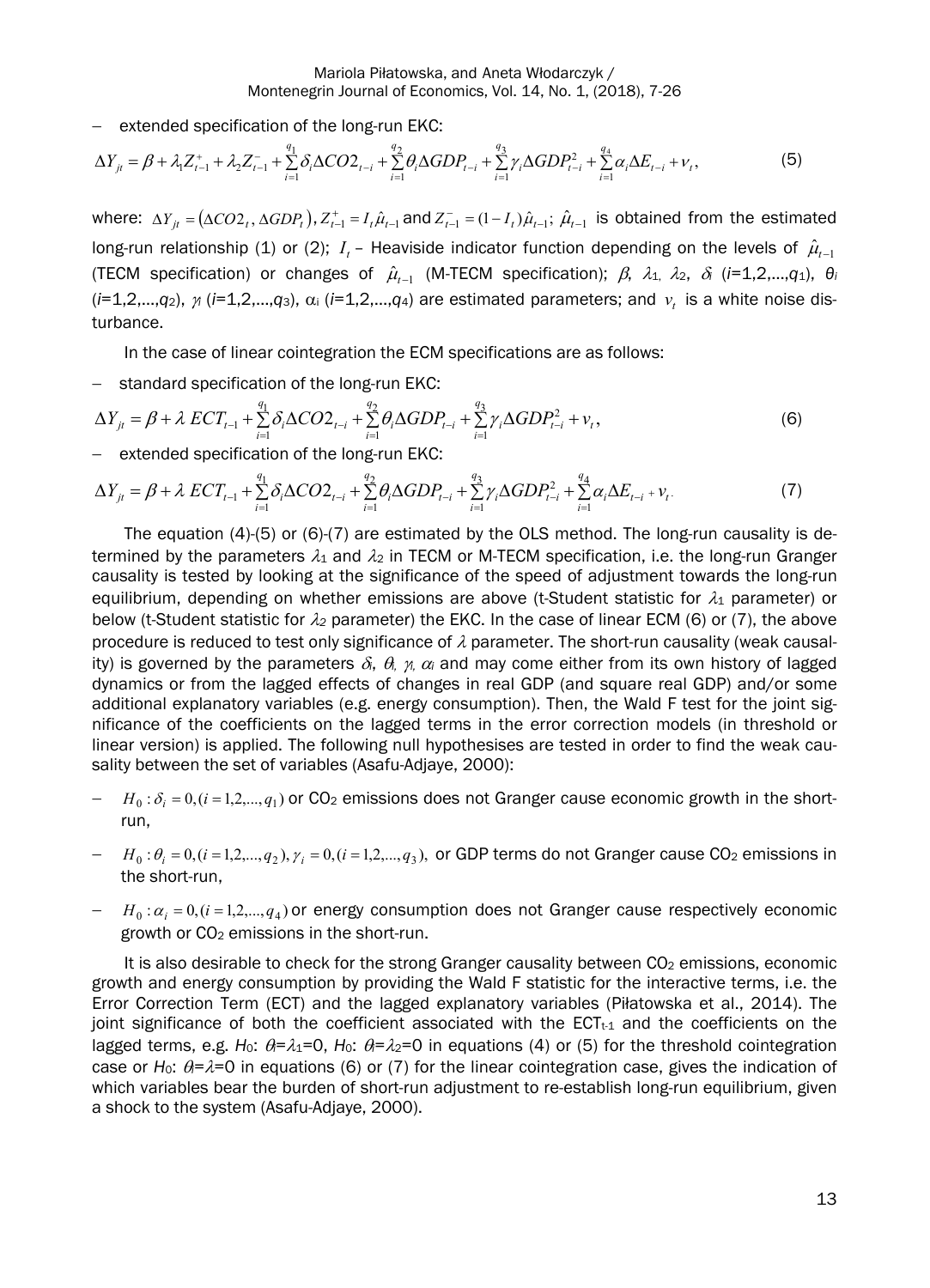# 3. EMPIRICAL RESULTS

# 3.1 Analysis of data and decoupling performance

The study is carried out for the 14 European Union countries grouped into the high-, middleand low-level knowledge based economies according to the position in the KEI 2012 Ranking. To the high-level countries belong: Denmark, Finland, the Netherlands, Sweden; to middle-level countries: Austria, Belgium, France, Ireland, Spain, the United Kingdom; to low-level countries: Greece, Italy, Portugal. The data used in this study consist of CO2 emissions (*CO2t*; in metric tons per capita), real gross domestic product (*GDPt*; constant 2005 US dollars per capita) and energy consumption (*Et*; in kg of oil equivalent per capita) and are taken from the World Development Indicators (WDI) online database. The sample period runs from 1960 to 2012, with a total of 53 annual observations, according to data availability.

Before starting with the cointegration analysis we first describe the EU countries considered in the study in terms of the mix of energy consumption (in 2012) as the different energy sources imply an extremely different CO<sub>2</sub> emissions, e.g. the carbon emission factor for solid fossil fuels is much higher than for natural gas, and equal to null for wind and solar energy. Next the evolution of energy intensity (E/GDP) is considered as the environmental Kuznets curve (EKC) is merely the reflection of the peak theory of energy intensity (Sun, 1999) and then the decoupling performance of the EU countries is examined by reporting the growth rates of CO<sub>2</sub> emissions and GDP.

| Country                                | Solid fuels Crude oil |    | Gas | Renewables Nuclear |    | <b>KEI 2012</b> |  |  |
|----------------------------------------|-----------------------|----|-----|--------------------|----|-----------------|--|--|
| High-level knowledge based economies   |                       |    |     |                    |    |                 |  |  |
| Sweden                                 | 4                     | 25 | 2   | 34                 | 33 | 9.43            |  |  |
| Finland                                | 13                    | 26 | 9   | 29                 | 17 | 9.33            |  |  |
| Denmark                                | 14                    | 39 | 19  | 23                 | Ω  | 9.16            |  |  |
| <b>Netherlands</b>                     | 10                    | 41 | 40  | 4                  | 1  | 9.11            |  |  |
| Middle-level knowledge based economies |                       |    |     |                    |    |                 |  |  |
| Germany                                | 25                    | 34 | 22  | 10                 | 8  | 8.9             |  |  |
| Ireland                                | 17                    | 47 | 29  | 6                  | 0  | 8.86            |  |  |
| UK                                     | 19                    | 34 | 33  | 4                  | 9  | 8.76            |  |  |
| <b>Belgium</b>                         | 5                     | 39 | 26  | 6                  | 18 | 8.71            |  |  |
| Austria                                | 10                    | 36 | 22  | 30                 | 0  | 8.61            |  |  |
| Spain                                  | 12                    | 42 | 22  | 13                 | 12 | 8.35            |  |  |
| France                                 | 4                     | 31 | 15  | 8                  | 42 | 8.21            |  |  |
| Low-level knowledge based economies    |                       |    |     |                    |    |                 |  |  |
| Italy                                  | 10                    | 37 | 38  | 13                 | O  | 7.89            |  |  |
| Portugal                               | 13                    | 45 | 18  | 20                 | ი  | 7.61            |  |  |
| Greece                                 | 29                    | 48 | 13  | 9                  | Ω  | 7.51            |  |  |

Table 1. The mix of gross inland energy consumption in 2012 in the EU-14 countries (in %) and the Knowledge Economy Index, KEI (2012 ranking)

Source: Eurostat database, Complete Energy Balance.

14 For most of the EU countries the mix of energy consumption in 2012 was the mixture from crude oil and gas as well renewables (Table 1). In Sweden and Finland 29%−34% of energy consumption came from renewables but also with the large nuclear share, while in Denmark crude oil share was dominant (40%) but renewables share was also high (23%). In the most of middle-level knowledge based economies crude oil contributed by far the largest share (34-47%), while in France nuclear power was dominant (42%) and in Austria renewables (30%) (mainly hydro and wind power) accounted for the noticeable share in total energy consumption. It is worth emphasizing that the share of solid fuels in the structure of energy consumption is significantly high in Germany (25%), the UK (19%) and Ireland (17%). Energy consumption in the low-level knowledge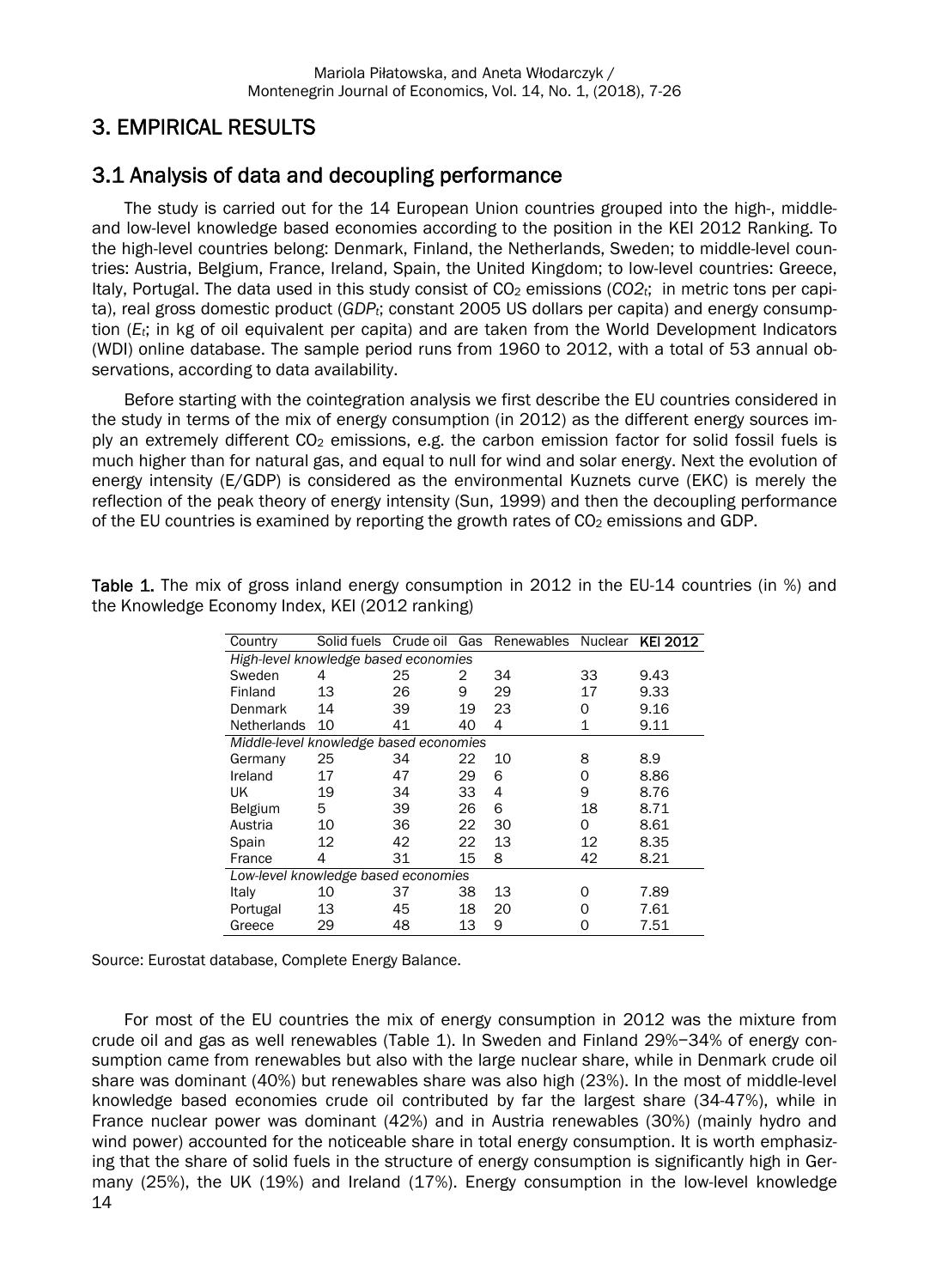based economies was also the mixture from crude oil and a country specific energy source, i.e. renewables (20%) in Portugal, gas (38%) in Italy and fossil fuels (29%) in Greece. This variety of energy sources reflects the availability of different fossil fuel deposits and the potential for renewables among the EU countries and on the other hand different policy approach towards nuclear fuels and renewables.

Figure 1 shows that the energy intensity (E/GDP - gross inland consumption of energy divided by GDP; kg of oil equivalent per 1000 EUR) diminishes significantly for high and middle-level knowledge based economies during the period considered (except Austria for which energy intensity is rather stable). This suggests the energy peak has already occurred in those countries. For lowlevel knowledge based economies the situation is slightly decreasing and more or less stable since 2000. This means that the energy peak has not been reached yet in these countries.

Figure 1. Energy intensity in the EU-14 countries, 1995-2012 (unit: kg of oil equivalent per 1000 dollars at 2005 prices)



Source: Eurostat database (February 8th, 2017).

Table 2 presents GDP growth and the growth in emission of  $CO<sub>2</sub>$  in the EU-14 countries. It is seen that Belgium (since 2005), Denmark, Sweden, France, Germany and the UK report the absolute decoupling (emissions have declined in absolute terms), e.g. in the UK  $CO<sub>2</sub>$  emissions have fallen by 24% in 2012 over 1990 level, in Denmark - by 33%, in France - by 18%, all against a backdrop of steady economic growth. The results for Finland, the Netherlands, Austria, Ireland, Greece, Italy in recent years indicate evidence of relative decoupling (emissions growth rate is slower than GDP growth rate).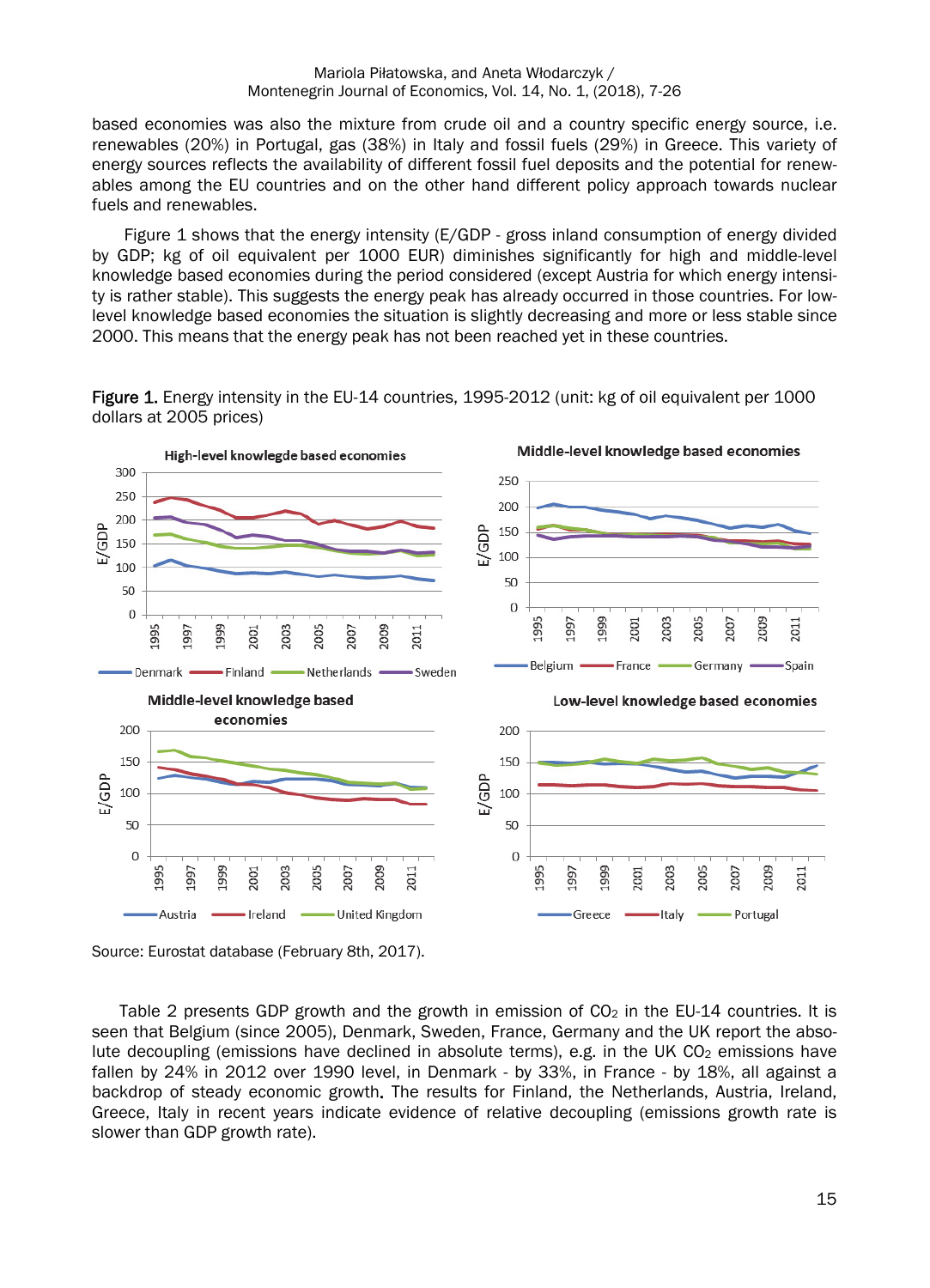|                                        | CO <sub>2</sub> emission index |      |      |      | GDP index |      |      |      |      |      |
|----------------------------------------|--------------------------------|------|------|------|-----------|------|------|------|------|------|
| Country                                | 1995                           | 2000 | 2005 | 2010 | 2012      | 1995 | 2000 | 2005 | 2010 | 2012 |
| High-level knowledge based economies   |                                |      |      |      |           |      |      |      |      |      |
| Denmark                                | 112                            | 98   | 89   | 86   | 67        | 110  | 125  | 132  | 129  | 129  |
| Finland                                | 99                             | 98   | 100  | 111  | 85        | 95   | 121  | 135  | 138  | 138  |
| <b>Netherlands</b>                     | 103                            | 98   | 99   | 103  | 94        | 108  | 130  | 136  | 142  | 142  |
| Sweden                                 | 103                            | 92   | 94   | 92   | 78        | 100  | 119  | 133  | 139  | 140  |
| Middle-level knowledge based economies |                                |      |      |      |           |      |      |      |      |      |
| Austria                                | 100                            | 103  | 120  | 108  | 94        | 108  | 124  | 132  | 138  | 142  |
| <b>Belgium</b>                         | 104                            | 105  | 97   | 94   | 84        | 106  | 121  | 130  | 134  | 134  |
| France                                 | 91                             | 93   | 96   | 86   | 82        | 105  | 118  | 124  | 125  | 127  |
| Germany                                | 83                             | 79   | 76   | 72   | 71        | 108  | 118  | 121  | 129  | 137  |
| Ireland                                | 103                            | 122  | 118  | 99   | 89        | 122  | 187  | 221  | 210  | 214  |
| Spain                                  | 109                            | 130  | 144  | 103  | 105       | 106  | 127  | 138  | 137  | 131  |
| UK                                     | 95                             | 95   | 92   | 81   | 76        | 110  | 127  | 142  | 139  | 141  |
| Low-level knowledge based economies    |                                |      |      |      |           |      |      |      |      |      |
| Greece                                 | 101                            | 115  | 122  | 106  | 101       | 102  | 119  | 141  | 138  | 117  |
| Italy                                  | 103                            | 107  | 111  | 93   | 86        | 106  | 117  | 121  | 116  | 113  |
| Portugal                               | 123                            | 145  | 147  | 111  | 119       | 108  | 129  | 132  | 135  | 128  |

### Table 2. GDP and  $CO<sub>2</sub>$  emission indices (1990=100%)

Source: Data calculation based on World Development Indicators (WDI) online database.

### 3.2 The standard and extended EKC model - cointegration and causality analysis

All analyzed variables are expressed in natural logarithms in order to reduce heteroscedasticity and to obtain the growth rate of relevant variables by taking their differenced logarithms during the investigation of Granger causality between CO2 emissions, energy consumption and income (Acaravci and Ozturk, 2010). Before performing cointegration analysis, we use the Augmented Dickey-Fuller Generalized Least Squares (ADF-GLS) test to identify the order of integration for each variable (Elliot et al., 1996). We found that all series are integrated of first order, *I*(1) (see Appendix). Next the long-run relationship is estimated between carbon dioxide and income in the framework of two EKC models, i.e. the standard EKC model and its extended version including energy consumption for the EU countries divided into three groups depending on the level of knowledge based economy. Parameters of the EKC models (1)-(2) are estimated by means of the ordinary least squares (OLS) method using the R software. Based on the disequilibrium errors *µt* from the long-run regression (1) and (2) we estimate parameters of the TAR and MTAR models (3) (both for  $\tau$ =0 and estimated  $\tau$  according to the Chan's method) by the means of OLS method to test for threshold cointegration between the  $CO<sub>2</sub>$  emissions and income. Only for the Netherlands and Spain (standard EKC model) and also the Netherlands and Sweden (extended EKC model) both the null hypothesises of no cointegration (*H*<sub>0</sub>:  $\rho_1 = \rho_2 = 0$ ) and symmetric adjustment (*H*<sub>0</sub>:  $\rho_1 = \rho_2$ ) are rejected (see Table 3)2.

The results in Table 3 show that the set of countries exhibiting the threshold cointegration between CO2 emissions and income is different (except the Netherlands) in two versions of the EKC model. It is worth noting that in the case of standard EKC model the short-run adjustments towards the long-run equilibrium revert more quickly when the emissions show the momentum in the downwards direction ( $|\rho_1|<|\rho_2|$ ) and tend to persist more when emissions show the momentum in the upwards direction. This means that emissions are rather 'sticky downwards', i.e. they are resistant to move down. In the case of the extended EKC model for Sweden (except the Netherlands) the speed of adjustments is opposite because  $|\rho_1\rangle |\rho_2|$  what means that emissions are rather 'sticky upwards', i.e. they are resistant to move up. Taking into account different environ-

 $\overline{a}$ 2 The rest of the results are omitted due to the space limit but they are available on request.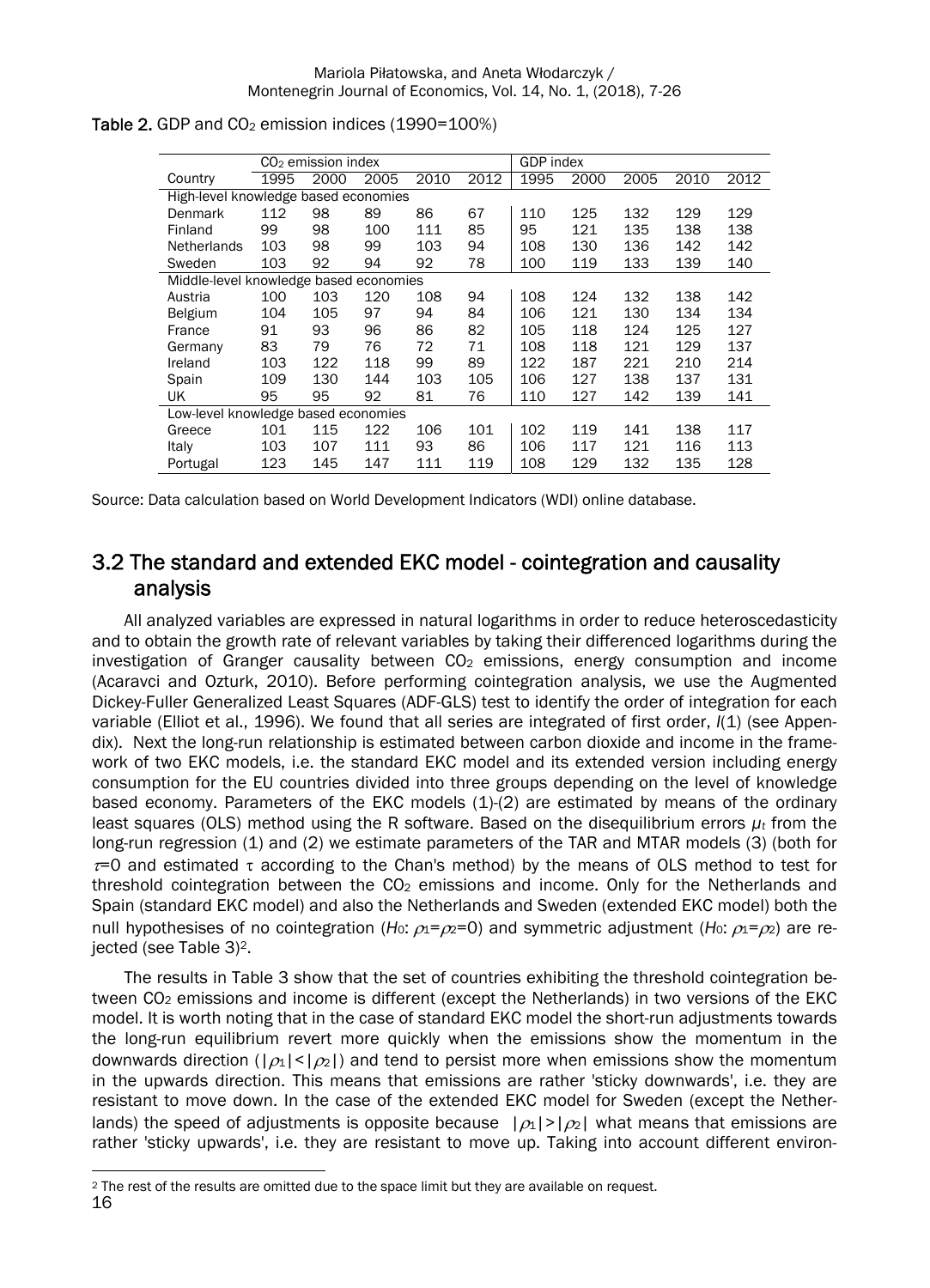mental regulation introduced by the EU member countries this behavior of emissions to adjust quicker to equilibrium when they are above the long-run path might have been expected. These results indicate that the impact of energy consumption on the EKC relationship is relevant. For the set of the EU-14 countries for which the threshold cointegration between  $CO<sub>2</sub>$  emissions and income is not found, we conduct the linear cointegration test (see Table 4).

Table 3. Results of threshold cointegration test in the case of standard and extended EKC long-run relationship

|                   |                    | Standard LR-EKC (1) |                    | Extended LR-EKC (2) |
|-------------------|--------------------|---------------------|--------------------|---------------------|
| Parameters/       | <b>Netherlands</b> | Spain               | <b>Netherlands</b> | Sweden              |
| <b>Statistics</b> | <b>MTAR</b>        | <b>MTAR</b>         | <b>MTAR</b>        | <b>MTAR</b>         |
|                   | $\tau = -0.050$    | $\tau = 0.057$      | $\tau = 0$         | $\tau = 0$          |
| $\rho_1$          | $-0.117$           | $-0.096$            | $-0.115$           | $-0.333***$         |
|                   | $(-1.020)$         | $(-1.210)$          | $(-0.643)$         | $(-3.444)$          |
| $\rho_2$          | $-0.610***$        | $-0.598***$         | $-0.906***$        | $-0.083$            |
|                   | $(-3.394)$         | $(-3.407)$          | $(-5.250)$         | $(-0.814)$          |
| Φμ                | $6.066*$           | $6.537*$            | 13.785***          | $6.261*$            |
|                   | $5.701**$          | 11.988***           | $11.729***$        | 8.788***            |
|                   | [0.021]            | [0.001]             | [0.001]            | [0.005]             |
| Lag               |                    |                     |                    |                     |
| <b>BIC</b>        | $-147.45$          | $-148.94$           | $-218.44$          | $-155.67$           |
| LB(4)             | 0.74               | 3.86                | 4.72               | 1.24                |
|                   | [0.946]            | [0.425]             | [0.317]            | [0.871]             |

Note:  $(^{***})$ ,  $(^{**})$ ,  $(^{*})$  indicate significance at 1%, 5% and 10%. Critical values for  $\Phi$ u statistic from Enders, Siklos (2001). *t*-statistic for  $\rho$  terms in parentheses. In brackets are *p*-values for Wald *F*-statistic and Liung-Box statistic (LB(4)). The lag length is selected such that the BIC is minimized. The choice between the TAR and MTAR models for a given country is made using BIC criterion.

It is interesting that for all low-level knowledge based economies (Greece, Italy, Portugal) the evidence for linear cointegration is not found in the case of the standard EKC, but it is found in the case of the extended EKC (with energy consumption and/or time trend added<sup>3</sup>). Addition of energy consumption improved the long-run  $CO<sub>2</sub>$  emissions-income relationship for Sweden and Ireland in the terms of cointegration (Table 3 and 4), i.e. threshold and linear cointegration is found respectively, while in the framework of standard EKC model the CO<sub>2</sub> emissions and GDP were not cointegrated.

Having established threshold or linear cointegration in the long-run relation for  $CO<sub>2</sub>$  emissions, it is possible to analyse estimation results and what they mean for the EKC hypothesis. We can see (Tab. 4) that in terms of the *β* coefficients described in the EKC model, we have  $\beta_0 < 0$ ,  $\beta_1 > 0$ , *β*2 < 0 for Denmark, Finland, the Netherlands (high-level knowledge based economies), Austria, Belgium, France, Germany, Spain, the UK (middle-level knowledge based economies) what implies an inverted U-shape of the EKC relation ( $CO<sub>2</sub>$  emissions first rise with per capita GDP and after reaching the turning point start falling). The fitted values of  $CO<sub>2</sub>$  emissions per capita for the observed values of real GDP per capita are displayed in Fig. 2 (only for countries for which cointegration is found). These results show that there is strong evidence in favor of the EKC hypothesis (except Spain), i.e. there is one turning point in the observed range of GDP for CO<sub>2</sub> emissions and the inverted U-shape holds. This means that the decoupling of economic growth from  $CO<sub>2</sub>$  emissions appears (Azar et. al, 2002; Andreoni and Galmarini, 2012). In the case of Spain the signs of the *β* coefficients suggest an inverted U-shape, however there is no turning point in the observed range of GDP and therefore the EKC hypothesis is rejected. This means that the decoupling between CO<sub>2</sub>

 $\overline{a}$ <sup>3</sup> The energy consumption is added to all EKC models, and time trend only when it improves the properties of residuals in terms of stationarity.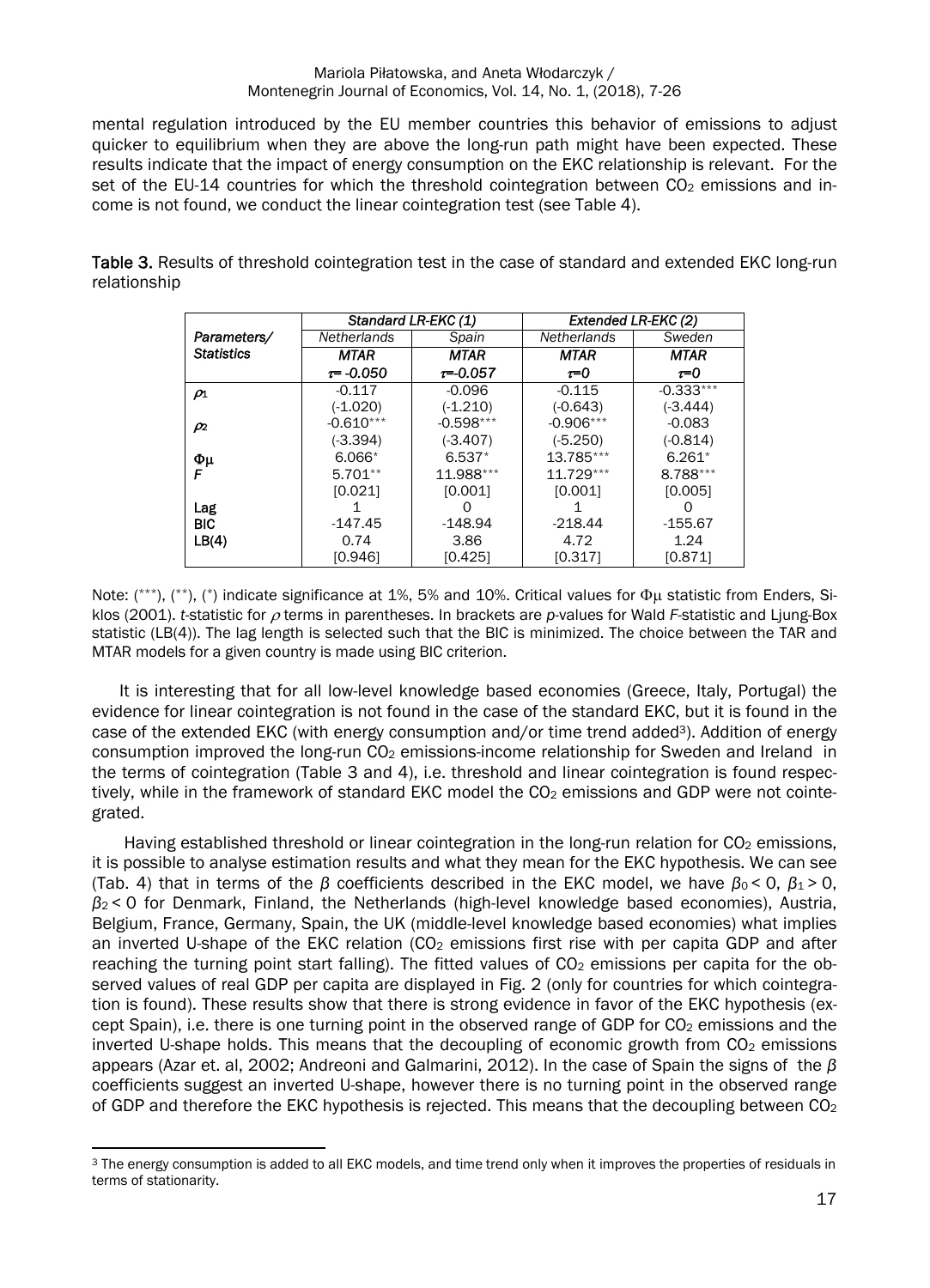emissions and GDP does not occur. For the UK the fitted EKC has only the monotonically falling branch and the feasible turning point but out of the observed range of GDP (the turning point is located before the beginning of sample period). This is a strong evidence that in the UK economic growth decouples from emissions growth.

After adding energy consumption and/or time trend to the EKC model (Tab. 4) the coefficients of GDP<sub>t</sub> and GDP<sub>t</sub><sup>2</sup> for most of countries are not correctly signed and are insignificant in comparison to the standard specification of the EKC (except France, Ireland, Italy and Portugal), i.e. now coefficients are signed like in the U-shape long-run relationship. This indicate that addition of energy consumption has affected the results and the EKC relation is not robust. On the other hand, the significance of coefficients of energy consumption can suggest that energy consumption is of great relevance in explaining CO<sub>2</sub> emissions in these countries.

| Country                              | LR               | Parameter estimates | ADF-GLS test     |                     |            |             |               |
|--------------------------------------|------------------|---------------------|------------------|---------------------|------------|-------------|---------------|
|                                      | relation         | Intercept           | GDP <sub>t</sub> | $GDPt$ <sup>2</sup> | $E_t$      | Time        |               |
| High-level knowledge based economy   |                  |                     |                  |                     |            |             |               |
| Denmark                              | (1)              | $-156.2***$         | $30.62***$       | $-1.478***$         |            |             | $-1.68*$      |
|                                      | (2)              | $-2.06$             | $-1.237$         | 0.092               | 0.956***   | $-0.019***$ | $-2.47**$     |
| Finland                              | $\overline{(1)}$ | $-108.7***$         | 21.585***        | $-1.048***$         |            |             | $-2.29**$     |
|                                      | (2)              | 12.978              | $-5.445*$        | $2.436*$            | 2.385***   | $-0.014***$ | $-1.73*$      |
| Netherlands                          | (1)              | $-90.4***$          | 17.975***        | $-0.870***$         |            |             | threshold     |
|                                      |                  |                     |                  |                     |            |             | cointegration |
|                                      | (2)              | 20.98**             |                  |                     |            |             | threshold     |
|                                      |                  |                     | $-5.094***$      | $0.247***$          | $0.937***$ | $-0.006**$  | cointegration |
| Sweden                               | (1)              | $-106.8***$         | 21.797***        | $-1.091***$         |            |             | $-1.43$       |
|                                      | (2)              | 4.95                |                  |                     |            |             | threshold     |
|                                      |                  |                     | $-2.896$         | 0.211               | $0.673*$   | $-0.047***$ | cointegration |
| Middle-level knowledge based economy |                  |                     |                  |                     |            |             |               |
| Austria                              | (1)              | $-42.98***$         | 8.582***         | $-0.409***$         |            |             | $-1.85*$      |
|                                      | (2)              | 10.83               | $-3.863**$       | $0.193**$           | $1.349***$ | $-0.014***$ | $-2.74***$    |
| <b>Belgium</b>                       | (1)              | $-56.86***$         | 11.989***        | $-0.605***$         |            |             | $-2.28**$     |
|                                      | (2)              | 13.781              | $-3.841*$        | $0.188*$            | $1.024***$ | $-0.015***$ | $-3.02***$    |
| France                               | (1)              | $-110.2***$         | 22.745***        | $-1.152***$         |            |             | $-2.13**$     |
|                                      | (2)              | $-75.70***$         | 15.241***        | $-0.800***$         | $0.658**$  | -           | $-1.96**$     |
| Germany                              | $\overline{(1)}$ | $-105.3***$         | 21.765***        | $-1.097***$         |            |             | $-3.13***$    |
|                                      | (2)              | $-0.609$            | $-0.941$         | 0.021               | $1.251***$ | —           | $-2.84***$    |
| Ireland                              | $\overline{(1)}$ | $-20.16**$          | $4.139**$        | $-0.191*$           |            |             | $-1.38$       |
|                                      | (2)              | $-7.34$             | 0.089            | $-0.007$            | $1.187***$ | $-0.004**$  | $-2.66***$    |
| Spain                                | (1)              | $-63.46***$         | 12.534***        | $-0.600***$         |            |             | threshold     |
|                                      |                  |                     |                  |                     |            |             | cointegration |
|                                      | (2)              | $-2.08$             | $-1.023$         | 0.057               | $1.147***$ | $-0.014***$ | $-1.75*$      |
| UK                                   | (1)              | $-14.89*$           | $3.720**$        | $-0.200**$          |            |             | $-2.80***$    |
|                                      | (2)              | $22.27***$          | $-5.038***$      | $0.23***$           | $0.905***$ |             | $-3.64***$    |
| Low-level knowledge based economy    |                  |                     |                  |                     |            |             |               |
| Greece                               | (1)              | $-49.29***$         | $9.227***$       | $-0.408***$         |            |             | $-1.23$       |
|                                      | (2)              | $-3.096$            | $-0.410$         | 0.010               | $1.061***$ |             | $-2.98***$    |
| Italy                                | (1)              | $-97.21***$         | 19.359***        | $-0.944***$         |            |             | $-1.58$       |
|                                      | (2)              | $-18.84***$         | $2.445***$       | $-0.106**$          | $0.913***$ | $-0.010***$ | $-4.23***$    |
| Portugal                             | (1)              | 0.002               | $-0.983$         | $0.118**$           |            |             | $-1.03$       |
|                                      | (2)              | $-14.15***$         | 1.904***         | $-0.120***$         | $1.125***$ |             | $-2.87***$    |

### Table 4. Estimated parameters of long-run EKC and results of linear cointegration test

Note:  $(***$ ),  $(*)$ ,  $(*)$  indicate significance at 1%, 5% and 10% level.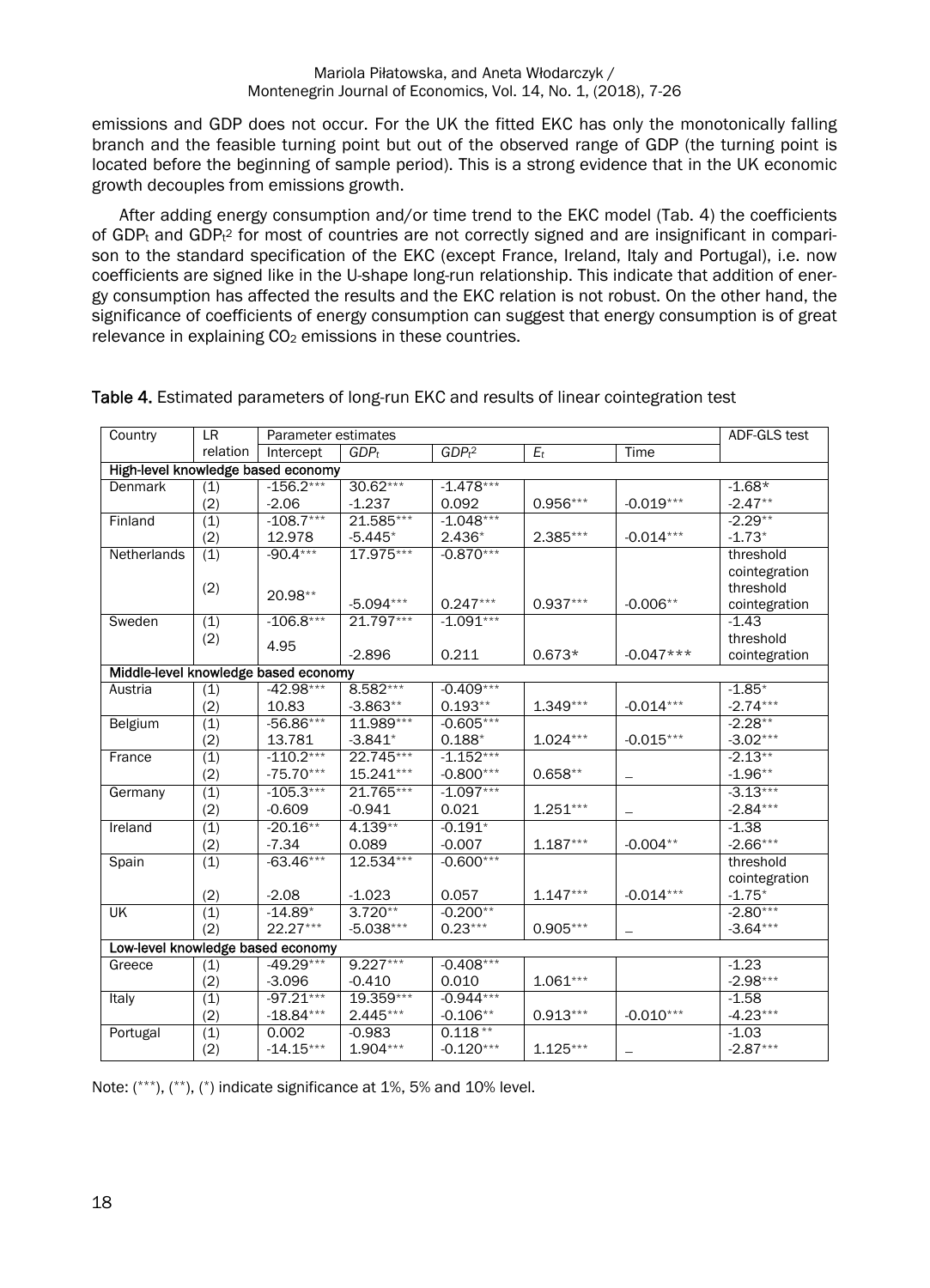



TP<sub>1973</sub>=19494 TP<sub>1976</sub>=20321

Given the cointegration (threshold or linear) results in Tab. 3 and 4, we proceed with the Granger causality test using the error-correction models both in linear and threshold version (4)-(7). The estimated error correction models (ECMs) displayed reasonable goodness-of-fit based on the *R*2 and *F* statistic (not reported here) and passed most of the diagnostic tests including the Ljung-Box test for autocorrelation, the McLeod-Li test for autoregressive heteroscedasticity ARCH(4), the Jarque-Bera test for normality, the Breush-Pagan test for heteroscedasticity of residuals. In Table 5-8 we provide joint Wald F-statistic of the lagged differences of explanatory variables to test the significance of short-run causal effects. We also provide t-statistic for the coefficients of the ECTs which give an indication of long-run causal effects. Finally, we provide joint Wald F-statistic for the interactive terms, i.e. the ECTs and lagged differences of explanatory variables which give an indication of which variables bear the burden of short-run adjustment to re-establish long-run equilibrium, given a shock to the system. We compare the causality results for the standard and extended EKC relation to evaluate changes in causal pattern.

It can be seen in Table 5 and 6 that the Wald F-statistic for GDP terms in emissions equations is significant at least at 10% level for Denmark, Finland, France, the Netherlands and the UK (short-run effects), however none of F-statistic is significant in income equation. These results imply that, in the short-run, there is unidirectional Granger causality running from GDP to  $CO<sub>2</sub>$  emissions for these countries.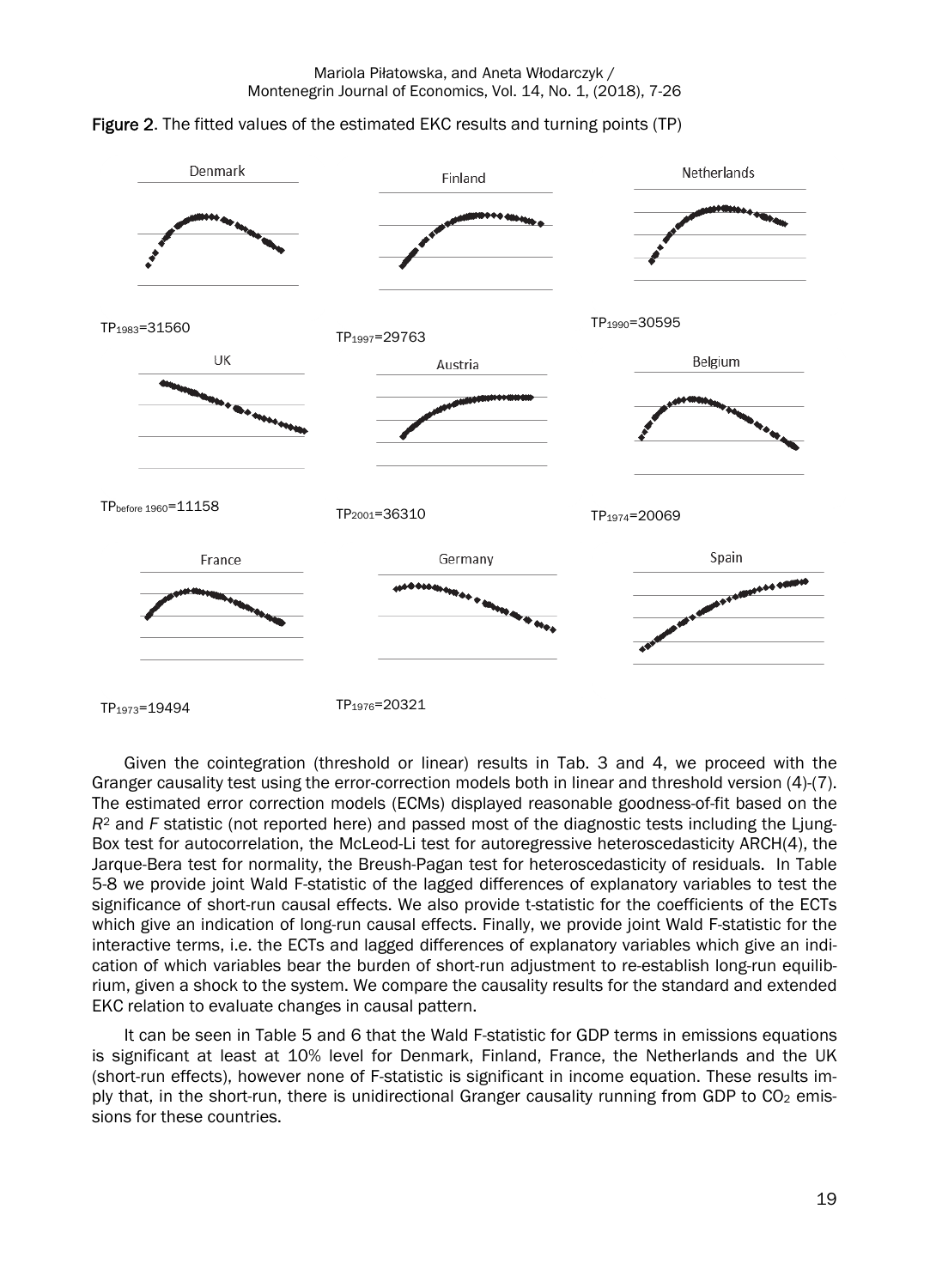Table 5. The Granger causality results in the threshold error correction model - standard specification of the EKC

| Dependent           | Short-run effects                           |                                                 | Regimes | Long-run effect | Interaction terms   |                                        |
|---------------------|---------------------------------------------|-------------------------------------------------|---------|-----------------|---------------------|----------------------------------------|
| variable            | $\Lambda CO2_t$                             | $\triangle GDP_t$ , $\triangle GDP_t^2$         |         | ECT only        | ECT, $\Delta CO2_t$ | ECT, $\Delta GDP_t$ , $\Delta GDP_t^2$ |
|                     |                                             | High-level knowledge based economy: Netherlands |         |                 |                     |                                        |
| $\Delta CO2_t$      |                                             | $5.057**$                                       |         | $-0.747$        |                     | $3.422**$                              |
|                     |                                             |                                                 |         | $-3.621***$     |                     | $6.833***$                             |
| $\triangle GDP_t$   | 0.133                                       |                                                 |         | $-1.206$        | 0.754               |                                        |
|                     |                                             |                                                 |         | $-2.523**$      | $3.453**$           |                                        |
|                     | Middle-level knowledge based economy: Spain |                                                 |         |                 |                     |                                        |
| $\triangle CO2_{t}$ |                                             | 1.385                                           |         | $-2.422**$      |                     | $3.924**$                              |
|                     |                                             |                                                 |         | $-3.878***$     |                     | $5.792***$                             |
| $\triangle GDP_t$   | 1.836                                       |                                                 |         | $-0.795$        | 1.639               |                                        |
|                     |                                             |                                                 |         | $-0.237$        | 1.235               |                                        |

Note: (\*\*\*), (\*\*), (\*) indicate significance at 1%, 5% and 10% level.

Table 6. The Granger causality results in the linear error correction model - standard specification of the EKC

| Dependent                            |                   | Short-run effects                 | Long-run<br>effect | Interaction terms      |                                              |  |  |  |  |  |
|--------------------------------------|-------------------|-----------------------------------|--------------------|------------------------|----------------------------------------------|--|--|--|--|--|
| variable                             | $\triangle CO2_t$ | $\Delta GDP_t$ , $\Delta GDP_t^2$ | <b>ECT</b> only    | ECT, $\triangle CO2_t$ | ECT, $\triangle GDP_t$ , $\triangle GDP_t^2$ |  |  |  |  |  |
| High-level knowledge based economy   |                   |                                   |                    |                        |                                              |  |  |  |  |  |
| Denmark                              |                   |                                   |                    |                        |                                              |  |  |  |  |  |
| $\Delta CO2_t$                       |                   | $2.55*$                           | $-2.12*$           |                        | $4.14**$                                     |  |  |  |  |  |
| $\triangle GDP_t$                    | 2.75              |                                   | $-0.75$            | 1.38                   |                                              |  |  |  |  |  |
| Finland                              |                   |                                   |                    |                        |                                              |  |  |  |  |  |
| $\Delta CO2_t$                       |                   | $4.21*$                           | $-2.56**$          |                        | $6.05***$                                    |  |  |  |  |  |
| $\Delta GDP_t$                       | 2.52              |                                   | 0.21               | 1.64                   |                                              |  |  |  |  |  |
| Middle-level knowledge based economy |                   |                                   |                    |                        |                                              |  |  |  |  |  |
| Austria                              |                   |                                   |                    |                        |                                              |  |  |  |  |  |
| $\Delta CO2_t$                       |                   | $3.42**$                          | $-2.04**$          |                        | $4.16**$                                     |  |  |  |  |  |
| $\triangle GDP_t$                    | $5.22**$          |                                   | $-0.04$            | $3.07*$                |                                              |  |  |  |  |  |
| Belgium                              |                   |                                   |                    |                        |                                              |  |  |  |  |  |
| $\Delta CO2_t$                       |                   | 1.88                              | $-2.06*$           |                        | $2.95**$                                     |  |  |  |  |  |
| $\triangle GDP_t$                    | 2.72              |                                   | $-0.49$            | 1.36                   |                                              |  |  |  |  |  |
| France                               |                   |                                   |                    |                        |                                              |  |  |  |  |  |
| $\triangle CO2_{t}$                  |                   | 4.376**                           | $-0.585$           |                        | $3.480**$                                    |  |  |  |  |  |
| $\triangle GDP_t$                    | 0.137             |                                   | $-0.602$           | 0.257                  |                                              |  |  |  |  |  |
| Germany                              |                   |                                   |                    |                        |                                              |  |  |  |  |  |
| $\Delta CO2_t$                       |                   | 0.741                             | $-2.935***$        |                        | 4.013**                                      |  |  |  |  |  |
| $AGDP_t$                             | 0.134             |                                   | $-1.768*$          | 1.768                  |                                              |  |  |  |  |  |
| <b>UK</b>                            |                   |                                   |                    |                        |                                              |  |  |  |  |  |
| $\triangle CO2_t$                    |                   | 3.596**                           | $-1.775*$          |                        | $3.432**$                                    |  |  |  |  |  |
| $\triangle GDP_t$                    | 0.288             |                                   | $-2.183**$         | $2.469*$               |                                              |  |  |  |  |  |

Note: (\*\*\*), (\*\*), (\*) indicate significance at 1%, 5% and 10% level.

In the case of Austria the emissions equation and income equation results indicate that both the GDP Granger-causes emissions and  $CO<sub>2</sub>$  emissions cause the GDP, therefore there may indicate bidirectional Granger causality between CO<sub>2</sub> emissions and GDP in the short-run. The results for Belgium, Germany and Spain indicate that there is no causality between emissions and GDP in the short-run because none of explanatory variables is significant.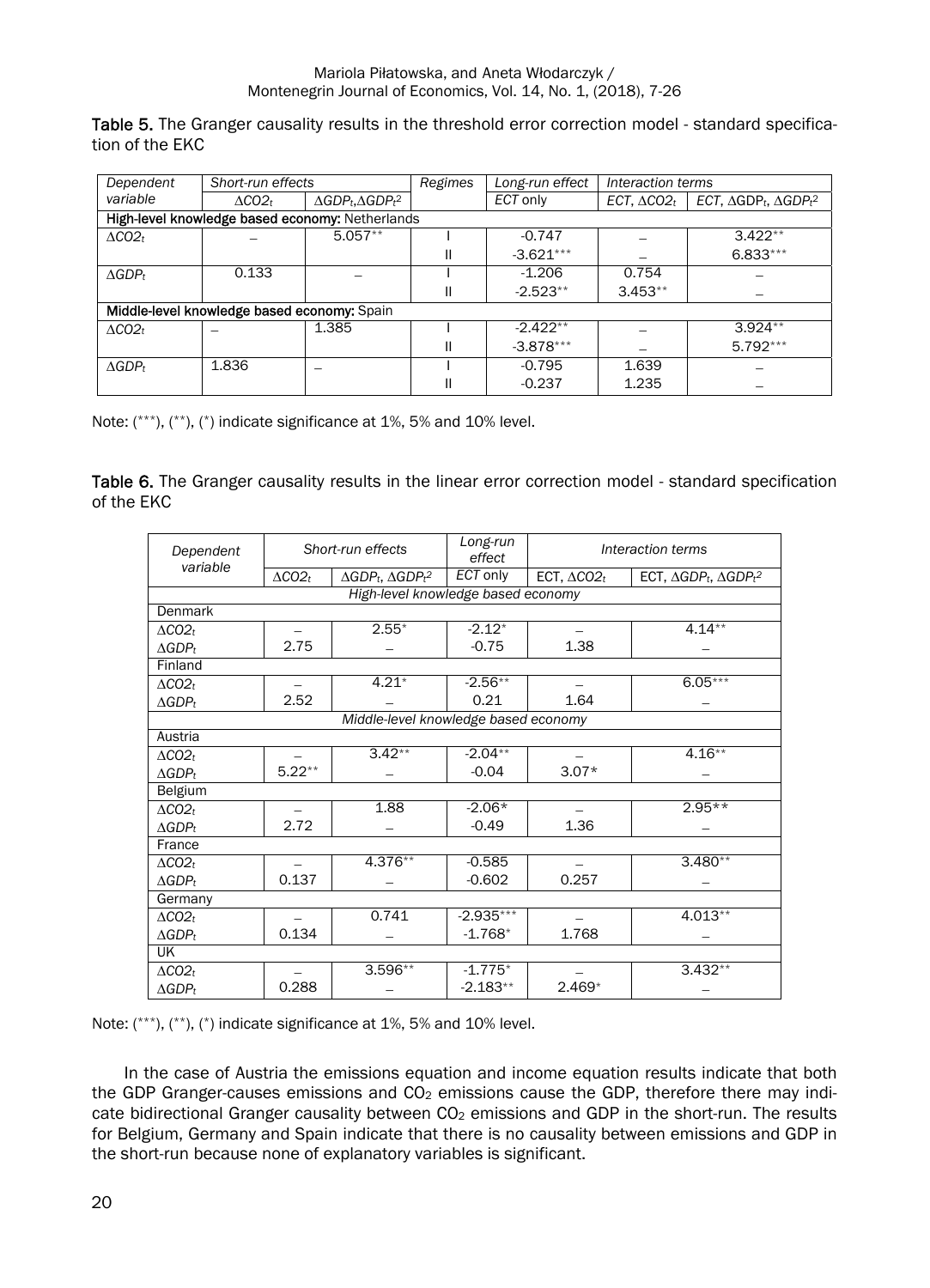Looking at the t-statistic, it can be seen that the coefficient of ECT is significant in the emissions equation but is not significant in the GDP equation, hence there is unidirectional long-run causality running from GDP to CO<sub>2</sub> emissions for Denmark, Finland, Austria, Belgium, Spain (in both regimes) and the Netherlands (only in the second regime). Moreover, the significance of interaction term (*ECT*, *GDPt*, *GDPt <sup>2</sup>*) indicate that the long-run effect of GDP is strong. In the case of the UK and the Netherlands (only in the second regime) the significance of coefficient of ECT in both equations suggest that there is bidirectional causality between emissions and GDP (Table 5- 6). This finding implies that both emissions and income contribute to short-run adjustment to reestablish the long-run equilibrium.

Table 7. The Granger causality results in the threshold error correction model - extended specification of the EKC

| Depend-<br>ent varia- | Short-run effects |                                    | Re-          | Long-<br>run<br>effect | Interaction terms |                  |                               |                   |
|-----------------------|-------------------|------------------------------------|--------------|------------------------|-------------------|------------------|-------------------------------|-------------------|
| ble                   | $\triangle CO2_t$ | $\Delta GDP_t$                     | $\Delta E_t$ | gimes                  | <b>ECT</b>        | ECT.             | ECT, $\triangle GDP_t$ ,      | ECT, $\Delta E t$ |
|                       |                   | AGDP <sub>t</sub> 2                |              |                        | only              | $\Delta CO2_{t}$ | $\triangle GDPt$ <sup>2</sup> |                   |
|                       |                   | High-level knowledge based economy |              |                        |                   |                  |                               |                   |
| <b>Netherlands</b>    |                   |                                    |              |                        |                   |                  |                               |                   |
| $\triangle CO2_t$     |                   | 1.857                              | $14.94***$   |                        | $-1.48$           |                  | 2.040                         | $7.69***$         |
|                       |                   |                                    |              | Ш                      | $-4.33***$        |                  | $6.642***$                    | $16.91***$        |
| $\triangle GDP_t$     | 0.505             |                                    | 2.08         |                        | 0.01              | 0.321            |                               | 1.09              |
|                       |                   |                                    |              | Ш                      | $-0.40$           | 0.278            |                               | 1.13              |
| Sweden                |                   |                                    |              |                        |                   |                  |                               |                   |
| $\triangle CO2_t$     |                   | $3.534**$                          | 0.72         |                        | $-0.89$           |                  | $3.172**$                     | 0.71              |
|                       |                   |                                    |              | Ш                      | $-0.38$           |                  | $2.366*$                      | 0.43              |
| $\triangle GDP_t$     | 0.170             |                                    | 0.02         |                        | 1.47              | 1.227            |                               | 1.11              |
|                       |                   |                                    |              | Ш                      | 0.56              | 0.266            |                               | 0.17              |

Note: (\*\*\*), (\*\*), (\*) indicate significance at 1%, 5% and 10% level.

Having included energy consumption and/or time trend and estimated error correction models both in linear and threshold version (4)-(7), the importance of energy consumption in restoring the long-run equilibrium has been exhibited in the case of Belgium, Germany, Spain, the UK, the Netherlands (in the first regime), Greece, Italy and Portugal due to the significance *ECT* term and interaction terms *ECT*,  $\Delta E_t$  in CO<sub>2</sub> emissions equation (see Table 7-8). This means that energy consumption bears the burden of short-run adjustment to the EKC equilibrium path, given a shock to the system. Moreover, energy consumption influences economic growth in the case of the UK in the long-run due to the significance of both *ECT* term and interaction term *ECT*, *Et* in GDP equation. This implies that the GDP and energy consumption interact in the short-run to re-establish the longrun equilibrium after a change in  $CO<sub>2</sub>$  emissions.

In the short-run, the impact of energy consumption is revealed only for Finland and the Netherlands in emissions equation and for Germany and Portugal in the GDP equation. The addition of energy consumption to the CO<sub>2</sub> emissions-income relation changed the direction of causality in the case of Germany and the Netherlands, i.e. in the standard EKC model causality between the  $CO<sub>2</sub>$ emissions and income is bidirectional, and in the extended EKC model – unidirectional (the Wald F-statistic for the short-run effects).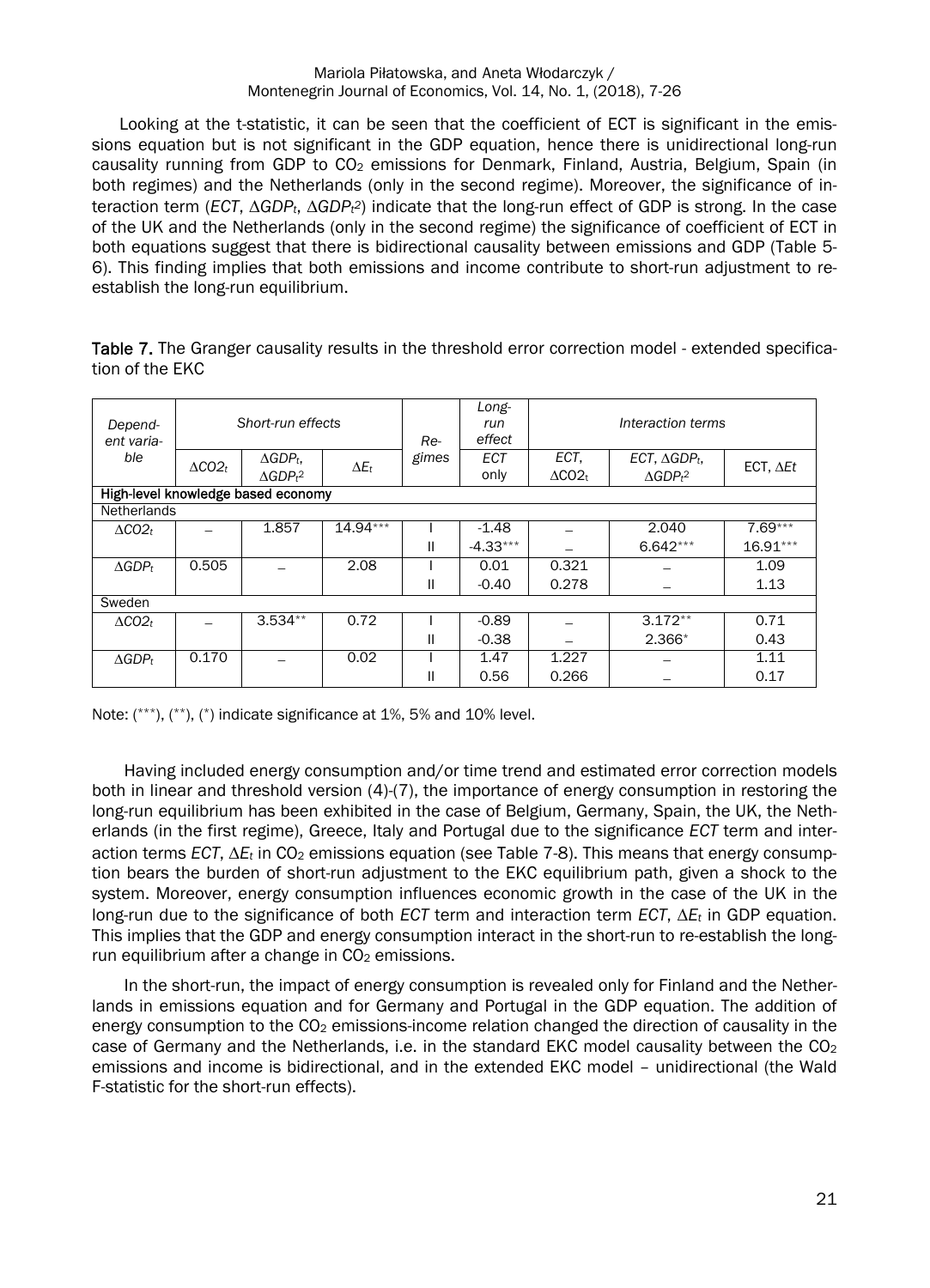| Depend-<br>ent varia- |                                    | Short-run effects             |                         | Long-run<br>effect                   |                                   | Interaction terms             |                   |  |  |  |  |
|-----------------------|------------------------------------|-------------------------------|-------------------------|--------------------------------------|-----------------------------------|-------------------------------|-------------------|--|--|--|--|
| ble                   | $\triangle CO2_t$                  | $\triangle GDP_t$ ,           | $\overline{\Delta E_t}$ | ECT                                  | $\overline{ECT, \triangle CO2_t}$ | $ECT, \triangle GDP_t,$       | $ECT, \Delta E_t$ |  |  |  |  |
|                       |                                    | $\triangle GDPt$ <sup>2</sup> |                         | only                                 |                                   | $\triangle GDPt$ <sup>2</sup> |                   |  |  |  |  |
|                       | High-level knowledge based economy |                               |                         |                                      |                                   |                               |                   |  |  |  |  |
| Denmark               |                                    |                               |                         |                                      |                                   |                               |                   |  |  |  |  |
| $\triangle CO2_t$     |                                    | 2.21                          | 0.96                    | $-0.22$                              |                                   | 1.58                          | 0.59              |  |  |  |  |
| $\triangle GDP_t$     | 0.08                               |                               | 0.22                    | 1.94                                 | 2.05                              |                               | 1.87              |  |  |  |  |
| Finland               |                                    |                               |                         |                                      |                                   |                               |                   |  |  |  |  |
| $\Delta CO2_t$        |                                    | $6.52***$                     | $3.75*$                 | $-1.4$                               |                                   | 4.58***                       | 2.21              |  |  |  |  |
| $\triangle GDP_t$     | 0.22                               |                               | 0.06                    | $-0.39$                              | 0.14                              |                               | 0.15              |  |  |  |  |
|                       |                                    |                               |                         | Middle-level knowledge based economy |                                   |                               |                   |  |  |  |  |
| Austria               |                                    |                               |                         |                                      |                                   |                               |                   |  |  |  |  |
| $\Delta CO2_t$        |                                    | $3.72***$                     | 0.2                     | 0.12                                 |                                   | $2.50*$                       | 0.11              |  |  |  |  |
| $\triangle GDP_t$     | 0.01                               |                               | 2.31                    | 0.93                                 | 0.7                               |                               | 1.17              |  |  |  |  |
| Belgium               |                                    |                               |                         |                                      |                                   |                               |                   |  |  |  |  |
| $\Delta CO2_t$        |                                    | $4.85**$                      | 0.01                    | $-3.67***$                           |                                   | $6.05***$                     | $8.51***$         |  |  |  |  |
| $\triangle GDP_t$     | 0.08                               |                               | 0.83                    | $-1.19$                              | 0.73                              |                               | 1.19              |  |  |  |  |
| France                |                                    |                               |                         |                                      |                                   |                               |                   |  |  |  |  |
| $\Delta CO2_t$        |                                    | 4.931**                       | 0.07                    | $-1.64*$                             |                                   | $3.971**$                     | 1.35              |  |  |  |  |
| $\triangle GDP_t$     | 0.018                              |                               | 0.16                    | $-1.64*$                             | 1.393                             |                               | 1.69              |  |  |  |  |
| Germany               |                                    |                               |                         |                                      |                                   |                               |                   |  |  |  |  |
| $\Delta CO2_t$        |                                    | 1.692                         | 1.89                    | $-2.24**$                            |                                   | $2.687*$                      | $2.51*$           |  |  |  |  |
| $\triangle GDP_t$     | 0.193                              |                               | $3.62*$                 | $-1.58$                              | 1.271                             |                               | 1.97              |  |  |  |  |
| Ireland               |                                    |                               |                         |                                      |                                   |                               |                   |  |  |  |  |
| $\Delta CO2_t$        | $\equiv$                           | $5.178**$                     | 1.53                    | $-0.43$                              |                                   | $3.466**$                     | 0.78              |  |  |  |  |
| $\triangle GDP_t$     | 0.632                              |                               | 0.04                    | 0.58                                 | 0.823                             |                               | 0.31              |  |  |  |  |
| Spain                 |                                    |                               |                         |                                      |                                   |                               |                   |  |  |  |  |
| $\triangle CO2_t$     |                                    | 0.584                         | 0.53                    | $-2.49**$                            |                                   | $2.372*$                      | $4.60**$          |  |  |  |  |
| $\triangle GDP_t$     | 0.795                              |                               | 0.41                    | $-0.79$                              | 0.524                             |                               | 0.78              |  |  |  |  |
| UK                    |                                    |                               |                         | $-2.44**$                            |                                   |                               |                   |  |  |  |  |
| $\Delta CO2_t$        |                                    | $3.263**$                     | 0.08                    |                                      |                                   | $4.185**$                     | $3.81**$          |  |  |  |  |
| $\triangle GDP_t$     | 0.003                              |                               | 0.04                    | $-2.65**$                            | $5.081**$                         |                               | $4.89**$          |  |  |  |  |
|                       |                                    |                               |                         | Low-level knowledge based economy    |                                   |                               |                   |  |  |  |  |
| Greece                |                                    |                               | 1.96                    | $-1.89*$                             |                                   |                               | $5.2***$          |  |  |  |  |
| $\triangle CO2_t$     |                                    | 0.54                          |                         |                                      |                                   | 1.44                          |                   |  |  |  |  |
| $\triangle GDP_t$     | 0.2                                |                               | 1.25                    | 0.11                                 | 0.16                              |                               | 0.74              |  |  |  |  |
| Italy                 |                                    | 0.522                         | 1.17                    | $-2.58**$                            |                                   | $2.357*$                      | $3.41**$          |  |  |  |  |
| $\Delta CO2_t$        | 0.956                              |                               | 0.15                    | $-0.28$                              | 0.495                             |                               | 0.08              |  |  |  |  |
| $\triangle GDP_t$     |                                    |                               |                         |                                      |                                   |                               |                   |  |  |  |  |
| Portugal              |                                    | $5.532***$                    | 0.14                    | $-2.37**$                            |                                   | $6.378***$                    | $3.17*$           |  |  |  |  |
| $\Delta CO2_t$        | $\overline{\phantom{0}}$<br>0.489  |                               | $3.37**$                | $-0.55$                              | 0.284                             |                               | $2.94**$          |  |  |  |  |
| $\triangle GDP_t$     |                                    | $\overline{\phantom{m}}$      |                         |                                      |                                   |                               |                   |  |  |  |  |

### Table 8. The Granger causality results in the linear error correction model - extended specification of the EKC

Note: (\*\*\*), (\*\*), (\*) indicate significance at 1%, 5% and 10% level.

Generally, the reaction of different knowledge based economies to the addition of energy consumption is diversified. For high-level knowledge based economies (Denmark, Finland, Sweden, the Netherlands) and some middle-level knowledge based economies (Austria, Germany) the addition of energy consumption has made causal links between  $CO<sub>2</sub>$  emissions and GDP weaken in the long-run (insignificance of ECT term), and for other middle-level knowledge based economies strengthen (Belgium, Spain, the UK). On the other hand, for low-level knowledge based economies (Greece, Italy, Portugal) the addition of energy consumption enabled to reveal causal links in the long-run.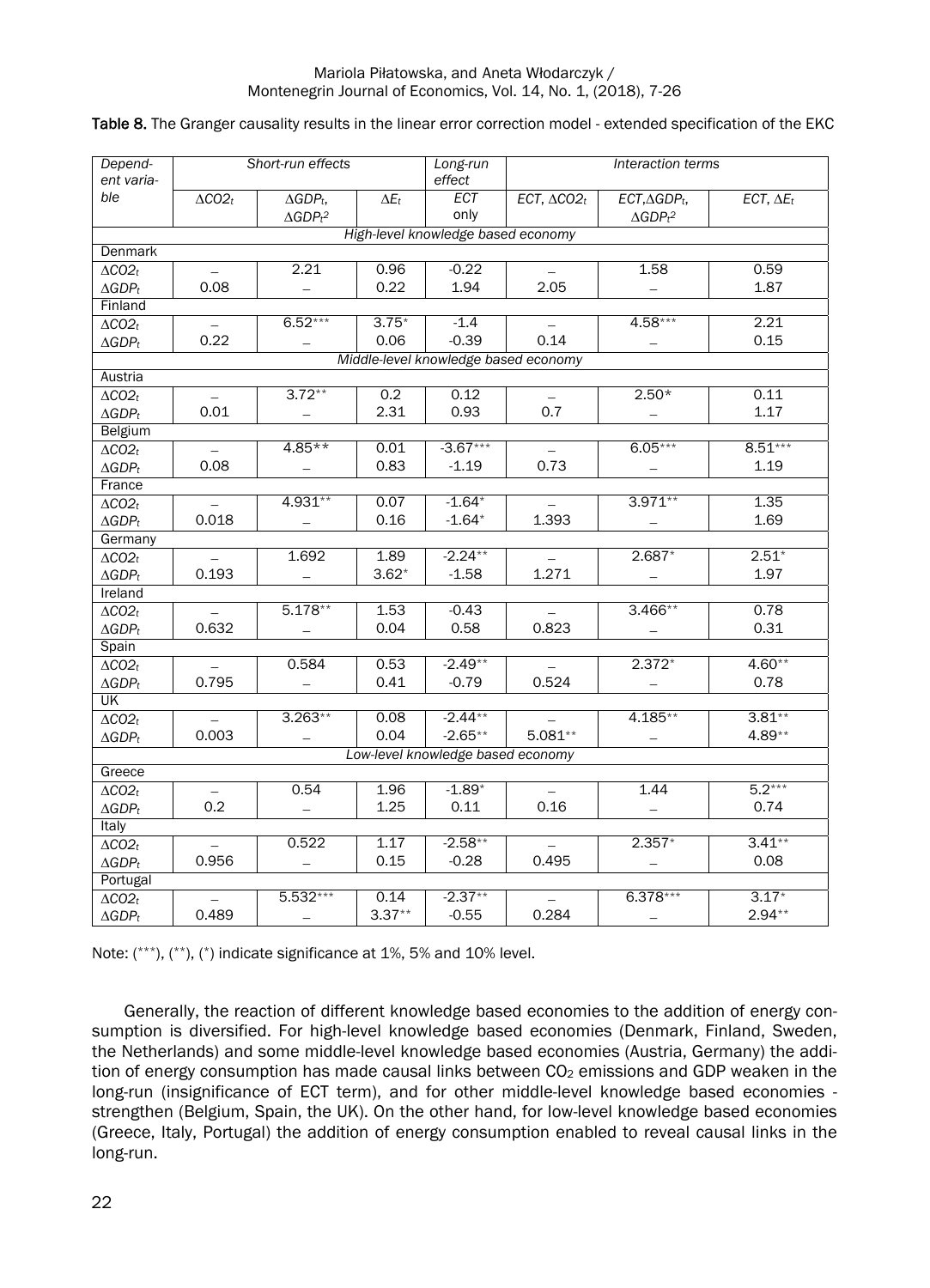### **CONCLUSIONS**

This paper has considered the long-run equilibrium relationship between  $CO<sub>2</sub>$  emission and economic growth (the standard EKC model) and the energy consumption impact on this long-run relationship (the extended EKC model) in an asymmetric framework using the non-linear threshold cointegration for the EU countries divided into three groups according to the level of knowledge advanced economies.

The major findings are as follows. First, in the most of cases in which the threshold cointegration is found, the short-run adjustments towards the long-run equilibrium revert more quickly when the  $CO<sub>2</sub>$  emissions show the momentum in the downwards direction. This is a rather surprising result taking into account that all analyzed countries have ratified the Kyoto Protocol and they have a commitment to reduce their emissions to a given level. Therefore, it is expected that  $CO<sub>2</sub>$  emissions adjust quicker to the EKC equilibrium when they are above the long-run path.

Second, we found that the EKC hypothesis is valid for the most high-level and some middlelevel knowledge based economies. It is worth noting that evidence for the EKC hypothesis refers not only to those countries for which absolute decoupling occurred (Belgium, Denmark, France, Germany, the UK), but also to countries for which relative decoupling is observed (Finland, the Netherlands, Austria). Moreover, these countries are characterized by either decreasing trend in energy intensity or the diversified energy consumption mix with significant share of nuclear and renewable energy and also smaller share of solid fuels.

Confronting the shape of the fitted values of estimated EKC relation with the type of decoupling identified by comparing the GDP and  $CO<sub>2</sub>$  emission growth rates it is seen that for countries exhibiting absolute decoupling the falling branch of the EKC is longer or has the similar length as the raising branch, but for countries exhibiting relative decoupling the falling branch of the fitted EKC is shorter and flattened in comparison to the raising branch. The former is a strong evidence that economic growth decouples from emissions growth, so the EU's policy for reducing the GHG emissions seems to be efficient in these countries. The latter is rather a weak evidence that economic growth decouples from emissions growth permanently. Besides, it is an indication that policy aimed at the reduction of  $CO<sub>2</sub>$  emissions is not fully effective. Therefore this policy should be more directed into the introduction of such improvements (e.g. reduction in energy intensity, technological development, the increase of renewables share) which lead to reduce environmental pressure but not to hinder economic growth. Particularly, it seems to be important for the low-level knowledge based economies.

Third, the addition of energy consumption has affected the results and the EKC relationship in terms of the occurrence of cointegration, parameter significance and its signs, and also causality pattern depending on the level of knowledge based economies. In the framework of extended EKC the cointegration (threshold or linear) is found for all countries independently of the level of knowledge based economies, while in the standard version of EKC only for most of high- and middle-level knowledge based economies, but none of the low-level ones. This performance indicates that the EKC relation is not robust, but also that energy consumption is of great relevance in explaining CO<sub>2</sub> emissions in these countries. The addition of energy consumption has affected the causality results but mainly in the long-run and to lesser extent in the short-run. The importance of energy consumption in restoring the long-run equilibrium has been revealed in each group of knowledge based economies, i.e. the Netherlands, Belgium, Germany, the UK, Spain, Greece, Italy and Portugal. However the most symptomatic effect is registered for the low-level knowledge based economies for which the addition of energy consumption enabled to reveal causal links in the longrun.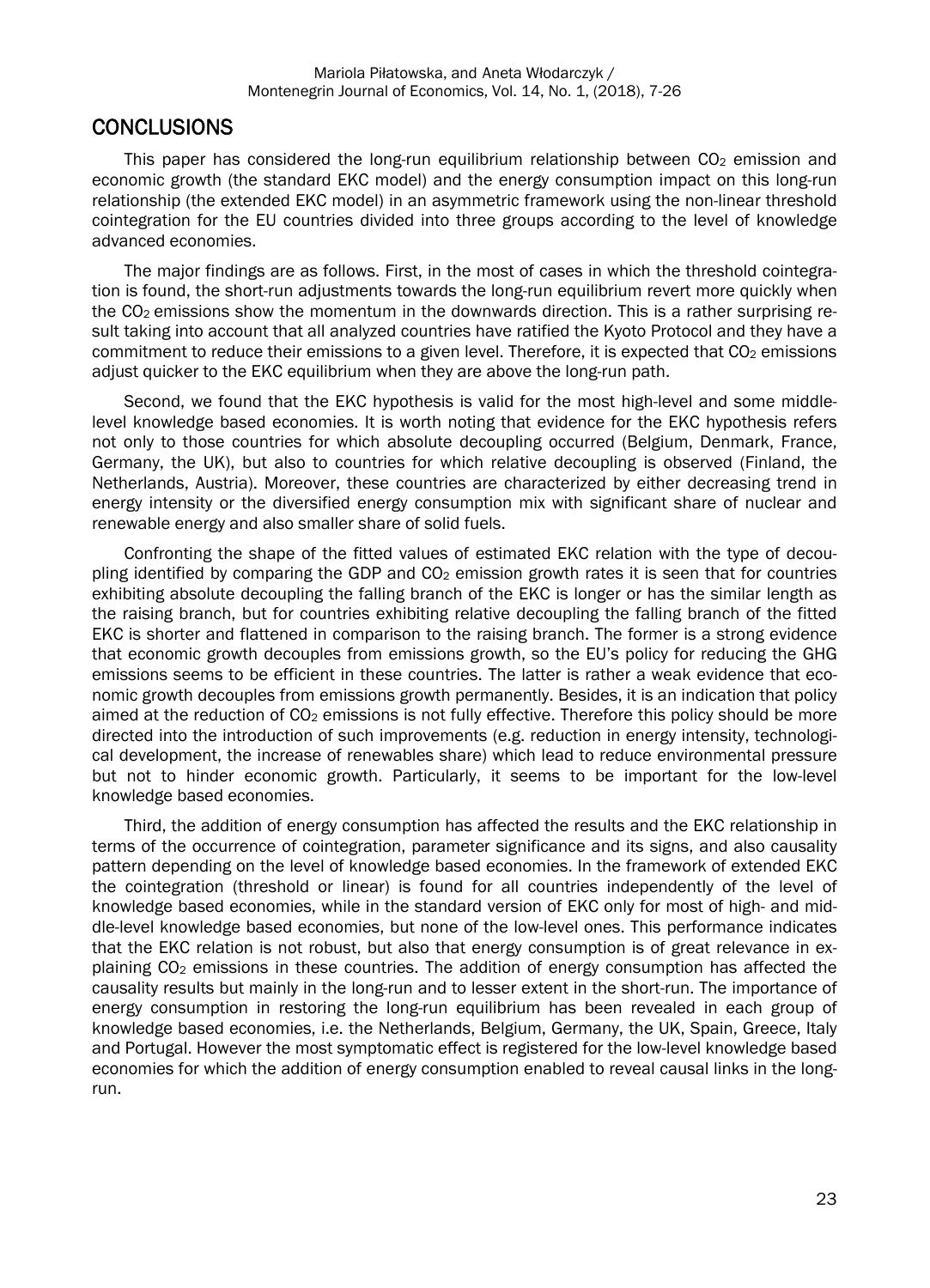The results obtained in the paper suggest that the EKC model needs to be estimated using an approach accounting for asymmetric adjustment and specified with the inclusion of different energy aspects, e.g. energy consumption or energy intensity. In further studies we will concentrate on re-examining the EKC relationship in the context of multivariate vector autoregressive model with asymmetric adjustment and then testing the long- and short-run Granger causality with respect to CO2 emission, energy consumption and income linkages.

### **REFERENCES**

- Acaravci, A., Ozturk, I. (2010), "On the relationship between energy consumption,  $CO<sub>2</sub>$  emissions and economic growth in Europe", *Energy*, Vol. 35, No. 12, pp. 5412-5420.
- Andreoni, V., Galmarini, S. (2012), "Decoupling economic growth from carbon dioxide emissions: A decomposition analysis of Italian energy consumption", *Energy*, Vol. 44, No. 1, pp. 682-691.
- Ang, J. (2007), "CO2 Emissions, Energy Consumption, and Output in France", *Energy Policy*, Vol. 35, No. 10, pp. 4772–4778.
- Annabelle, G. (2007), "A Discussion on Decoupling Economic rowth from the Emissions of Carbon Dioxide", *Environmental Waikato Technical Report*, available at: https://www.waikatoregion. govt.nz/assets/ PageFiles/6131/tr07-02.pdf (accessed 10 March 2017).
- Apergis, N., Payne, J. E. (2009), "CO2 Emissions, Energy Usage and Output in Central America", *Energy Policy*, Vol. 37, No. 1, pp. 3282–3286.
- Asafu-Adjaye, J. (2000), "The Relationship Between Energy Consumption, Energy Prices and Economic Growth: Time Series Evidence from Asian Developing Countries", *Energy Economics*, Vol. 22, No. 6, pp. 615–625.
- Azam, M., Khan, A.Q. (2016), "Testing the Environmental Kuznets Curve hypothesis: A comparative empirical study for low, lower middle, upper middle and high income countries", *Renewable and Sustainable Energy Reviews*, Vol. 63, pp. 556-567.
- Azar, C., Holmberg, J., Karlson, S. (2002), "Decoupling: past trends and prospects for the future", University of Götenberg, Department of Environmental Economics, Stockholm, May, pp. 1-63.
- Balke, N. S., Fomby, T. B. (1997), "Threshold Cointegration*", International Economic Review*, Vol. 38, No. 3, pp. 627–645.
- Chan, S.-L. (1993), "Consistency and limiting distribution of the least squares estimator of a threshold autoregressive model", *The Annals of Statistics*, Vol. 21, No. 1, pp. 520-533.
- COM (2014) 15 final: Communication from the Commission to the European Parliament, the Council, the European Economic and Social Committee and the Committee of the Regions, "A policy framework for climate and energy in the period from 2020 to 2030", Brussels, January, available at: https://www.europarl.europa.eu/meetdocs/2009\_2014/documents/nest/dv/depa \_20140212\_06/depa\_20140212\_06en.pdf (accessed 10 March 2017).
- Dinda, S. (2004), "Environmental Kuznets Curve Hypothesis: a Survey", *Ecological Economics*, Vol. 49, No. 4, pp. 431–455.
- Elliott, G. Rothenberg, T. J, and Stock, J. H. (1996), "Efficient Tests for an Autoregressive Unit Root", *Econometrica*, Vol. 64, No. 4, pp. 813–836.
- Enders, W., Granger, C. W. J. (1998), "Unit-Root tests and asymmetric adjustment with an example using the term structure of interest rates", *Journal of Business Economics & Statistics*, Vol. 16, No. 3, pp. 304–311.
- Enders, W., Siklos, P. L. (2001), "Cointegration and threshold adjustment", *Journal of Business and Economic Statistics*, Vol. 19, No. 2, pp. 166–176.
- Engle, F. R., Granger, C. W. J. (1987), "Co-integration and error correction: representation, estimation, and testing", *Econometrica*, Vol. 55, No. 2, pp. 251–276.
- Esteve, V. and Tamarit, C. (2012), "Threshold Cointegration and Nonlinear Adjustment Between CO2 and Income: The Environmental Kuznets Curve in Spain, 1857-2007", *Energy Economics*, Vol. 34, No. 6, pp. 2148–2156.
- Fosten, J., Morley, B., Taylor, T. (2012), "Dynamic misspecification in the environmental Kuznets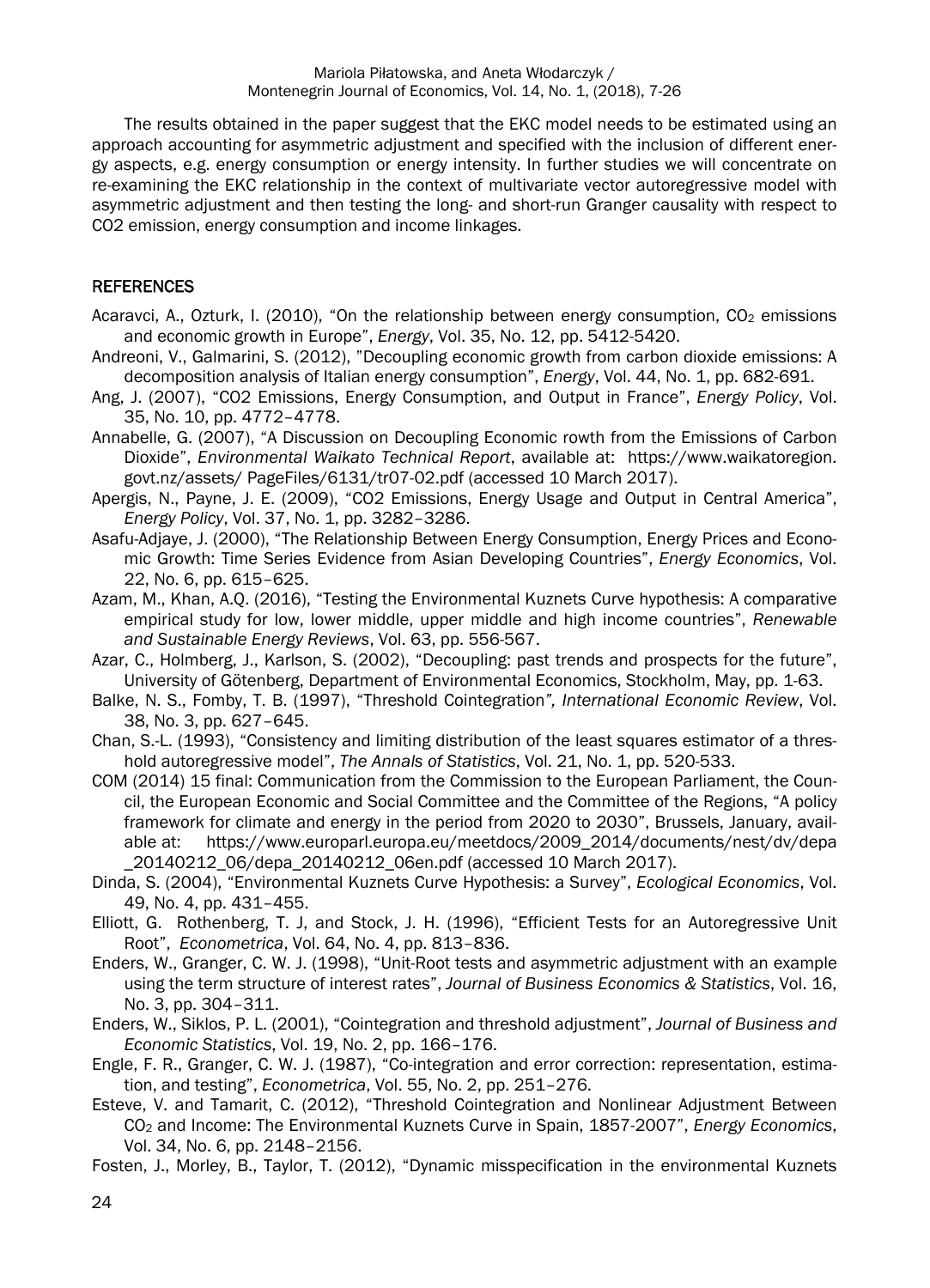curve: evidence from CO2 and SO2 emissions in the United Kingdom", *Ecological Economics*, Vol. 76, pp. 25–33.

- Halicioglu, F. (2009), "An Econometric Study of CO<sub>2</sub> Emissions, Energy consumption, income and Foreign Trade in Turkey", *Energy Policy*, Vol. 37, No. 3, pp. 1156–1164.
- IPCC (2014), "Climate Change 2014: Synthesis Report. Summary for Policymakers", *Cambridge University Press*, Cambridge, United Kingdom and New York, USA, available at: https//www. ipcc.ch/pdf/ assessment-report/ar5/syr/AR5\_SYR\_FINAL\_SPM.pdf (accessed 23 Jan. 2017).
- Kaika, D., Zervas, E. (2013), "The Environmental Kuznets Curve (EKC) theory- Part A: Concept, causes and the CO<sub>2</sub> emissions case", *Energy Policy*, Vol. 62, pp. 1392-1402.
- Kais, S. , Sami, H. (2016), "An econometric study of the impact of economic growth and energy use on carbon emissions: panel data evidence from fifty-eight countries", *Renewable and Sustainable Energy Reviews*, Vol. 59, pp. 1101-1110.
- Lieb, C. M. (2003), "The Environmental Kuznets Curve A survey of the Empirical Evidence and of Possible Causes", *Discussion Paper Series* No 391, University of Heidelberg – Department of Economics, Heidel-berg, April.
- Liobikienė, G., Butkus, M. (2017), "Environmental Kuznets Curve of greenhouse gas emissions including technological progress and substitution effects", *Energy*, Vol. 135, pp. 237-248.
- Luzzati, T., Orsini, M. (2009), "Investigating the Energy-Environmental Kuznets Curve", *Energy*, Vol. 34 No 3, pp. 291–300.
- Menegaki, A. N. (2014), "On energy consumption and GDP studies: A meta-analysis of the last two decades", *Renewable and Sustainable Energy Reviews*, Vol. 29, pp. 31-36.
- Nahman, A., Borghesi, S. (2005), "The environmental Kuznets curve: a literature survey", *South African Journal of Economics*, Vol. 73, No. 1, pp. 105-120.
- Özocku, S., Özdemir, Ö. (2017), "Economic growth, energy, and environmental Kuznets curve", *Renewable and Sustainable Energy Reviews*, Vol. 72, pp. 639-647.
- Panayotou, T. (1997), "Demystifying the environmental Kuznets curve: turning a black box into a policy tool", *Environment and Development Economics*, Vol. 2, No. 4, pp. 465-484.
- Pearce, D. (2003), *Conceptual framework for analyzing the distributive impacts of environmental policies*, OECD Environment Directorate Workshop on the Distribution of Benefits and Costs of Environmental Policies, Paris.
- Piłatowska, M., Włodarczyk, A., Zawada M. (2014), "The Environmental Kuznets Curve in Poland -Evidence from Threshold Cointegration Analysis", *Dynamic Econometrics Models*, Vol. 14, pp. 51-70.
- Ru, X., Chen, S. and Dong, H. (2012), "An empirical Study on Relationship between economic Growth and Carbon Emissions Based on Decoupling Theory", *Journal of Sustainable Development*, Vol. 5, No. 8, pp. 43-51.
- Soytas, U., Sari, R. (2009), "Energy Consumption, Economic Growth and Carbon Emission: challenges Faced by an EU Candidate Member", *Ecological Economics*, Vol. 68 No 6, pp. 1667–1675.
- Stern, D. (2004), "The Rise and Fall of the Environmental Kuznets curve", *World Development*, Vol. 32, No. 8, pp. 1419–1439.
- Stern, N. (2006), *The Economics of Climate Change: the Stern Review*, HM Treasury, Cabinet Office, London.
- Sun, J. W. (1999), "The nature of CO2 emission Kuznets curve", *Energy Policy*, Vol. 27, pp. 691- 694.
- World Bank: Knowledge Economy Index (KEI) 2012 Ranking, available at: https://knowledgepolicy. wordpress.com/2012/06/22/world-bank-knowledge-economy-index-kei-2012-rankings/ (accessed 12 February 2017).
- Yau, H-Y., Nieh, C-C. (2009), "Testing for cointegration with threshold effect between stock prices and exchange rates in Japan and Taiwan", *Japan and World Economy*, Vol. 21, pp. 292–300.